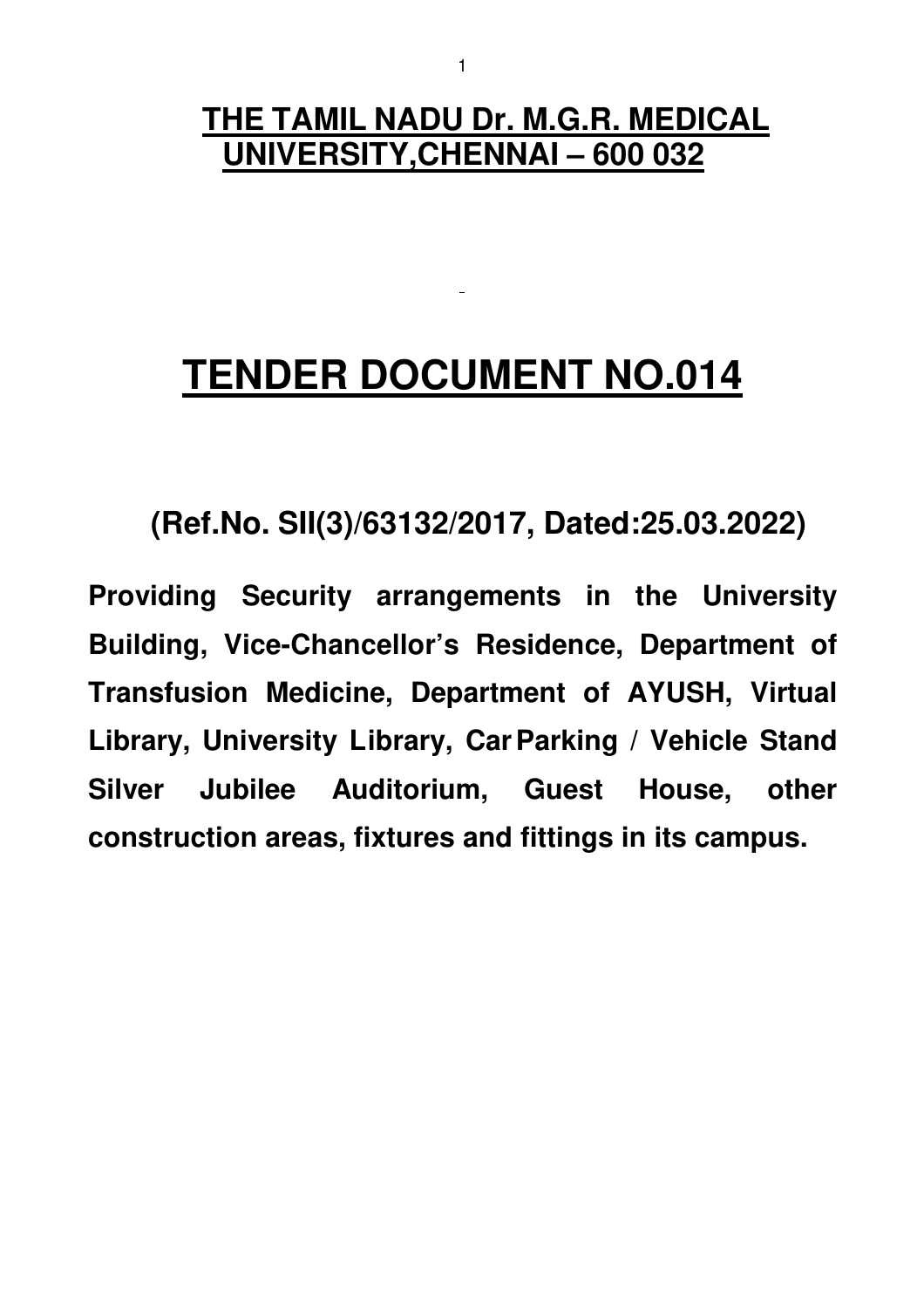#### **THE TAMIL NADU DR. M.G.R. MEDICAL UNIVERSITY, CHENNAI 69, ANNA SALAI, GUINDY, CHENNAI – 600 032.**

#### **Telephone No: 22353576, 22353577, 22353578 and 22353579**

**Fax : 91-44-22353698 Telegram : MEDICLAVE Web Site : www.tnmgrmu.ac.in www.tnmgrmu.edu.in**

**Tender Doc.No.014/2022 Dated : 25.03.2022** 

## **1. DUE DATE AND TIME:**

Sealed Tenders are invited by the Registrar, The Tamil Nadu Dr.M.G.R. Medical University, Chennai 600 032 from the reputed firm for Providing Security arrangements in the University Building, Vice-Chancellor's Residence, Department of Transfusion Medicine, Department of AYUSH, Virtual Library, University Library, Car Parking/Vehicle Stand, Silver Jubilee Auditorium, Guest House, other construction areas, fixtures and fittings in its campus as per the specifications indicated in the Annexures III of the Tender Document. The Sealed Tenders should reach the Registrar, The Tamil Nadu Dr.M.G.R. Medical University, Chennai 600 032 on or before 2.00 p.m. on **16.05.2022 ( Monday** ) Tenders received after the due date and time will be summarily rejected.

# **2. MODE OF DESPATCH**:

The Sealed Tender should reach the Registrar, The Tamil Nadu Dr. M.G.R. Medical University, No.69, Anna Salai, Guindy, Chennai 600 032 by designation and should be sent only in sealed covers by Registered Post with Acknowledgment Due or by Courier or In person and the University shall not be responsible for any delay in transit in such cases. Tenders received in ordinary covers without duly sealed by Sealing Wax and without superscription will not be considered.

# 3. **SUPERSCRIPTION:**

The Sealed Tender cover (2 cover system) containing 2 covers viz. (1) technical bid (2) commercial bid) should be super-scripted as "Providing Security arrangements of this University". The Tender covers (2 cover system) received without such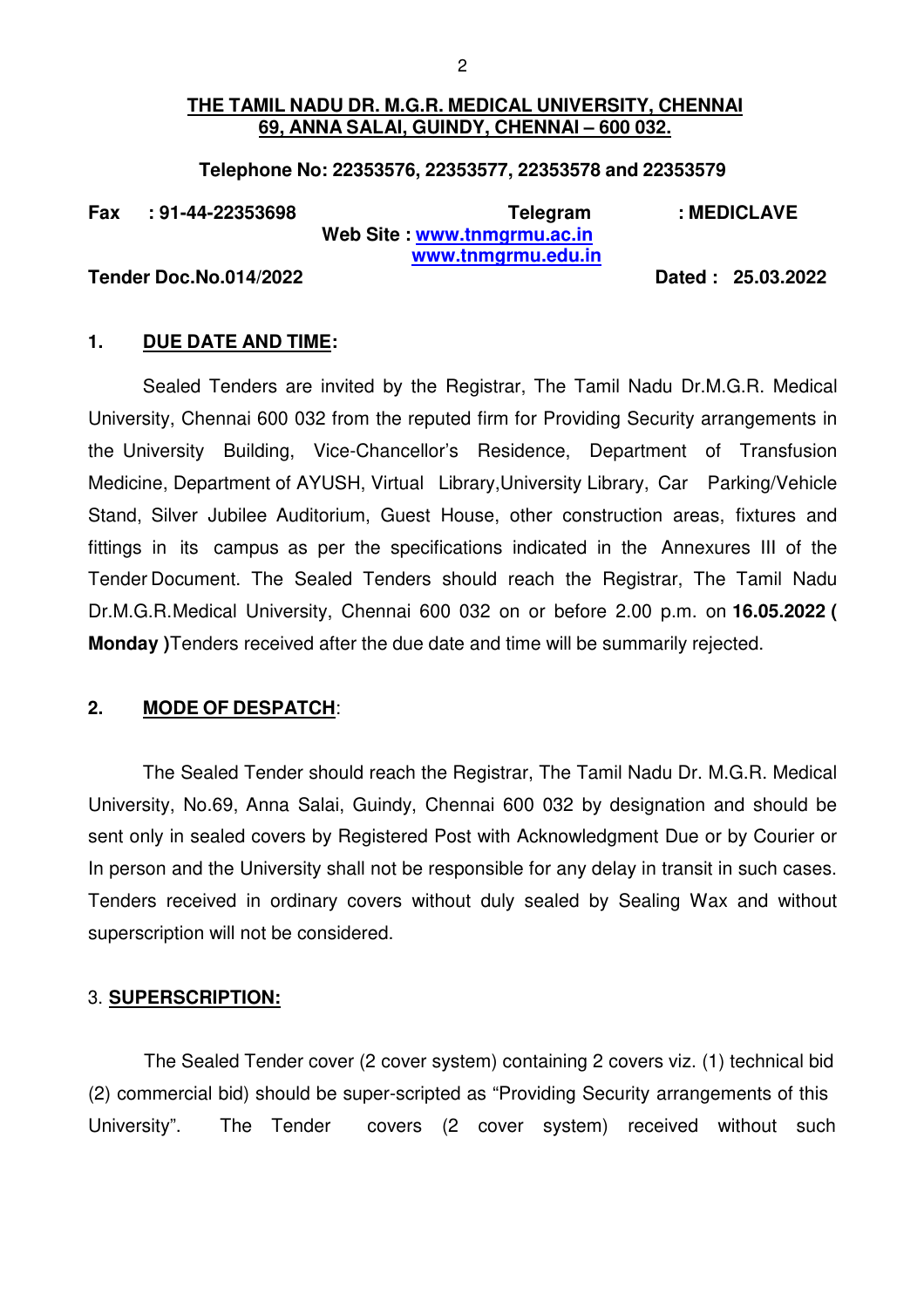superscription and seal will not be considered and will be summarily rejected. Further the tenders submitted by Facsimile (Fax) or by Electronic Mail will not be accepted. The Tenderer shall be responsible for proper super scribing and sealing the cover in which the Tender is submitted to the University and the University shall not be responsible for accidental opening of the covers that are not properly super scribed and sealed as required in the Tender Documents before the time stipulated for Tender opening.

#### 4. **EARNEST MONEY DEPOSIT AND COST OF TENDER SCHEDULE**:

Each Tender should be accompanied by an Earnest Money Deposit of **INR.25,000/- (Rupees Twenty Five Thousands Only)** for Providing Security arrangements in the University Building, Vice-Chancellor's Residence, Department of Transfusion Medicine, Department of AYUSH, Virtual Library, University Library, Car Parking/ Vehicle Stand, Silver Jubilee Auditorium, Guest House, other construction areas, fixtures and fittings in its campus by way of Demand Draft drawn in favour of "The Registrar, Tamil Nadu Dr. M.G.R. Medical University, Chennai" payable at Chennai. The Tender Documents received without EMD will be summarily rejected. The above EMD amount held by this University till it is returned to the Tenderer will not earn any interest therefor. The Earnest Money Deposit of the unsuccessful Tenderers will be returned after the acceptance of the successful Tenderer at the expenses of the Tenderers within a reasonable time consistent with the rules and regulations in this behalf. The Earnest Money Deposit of the successful Tenderers will be adjusted towards Security Deposit and will be returned only after the successful completion of the Tender period. The EMD/SECURITY Deposit amount can also be made through RTGS/NEFT as per the bank details furnished below:

> Bank : Indian overseas Bank Account No .: 167901000000666 IFSC Code : IOBA 0001679 Branch : Dr.M.G.R. Medical University Branch

The Earnest Money Deposit of the successful Tenderers will be returned only after the successful completion of the Tender period.

The Small Scale Industrial Units in the State of Tamil Nadu registered with the SIDCO or anywhere in the country registered with the National Small Industries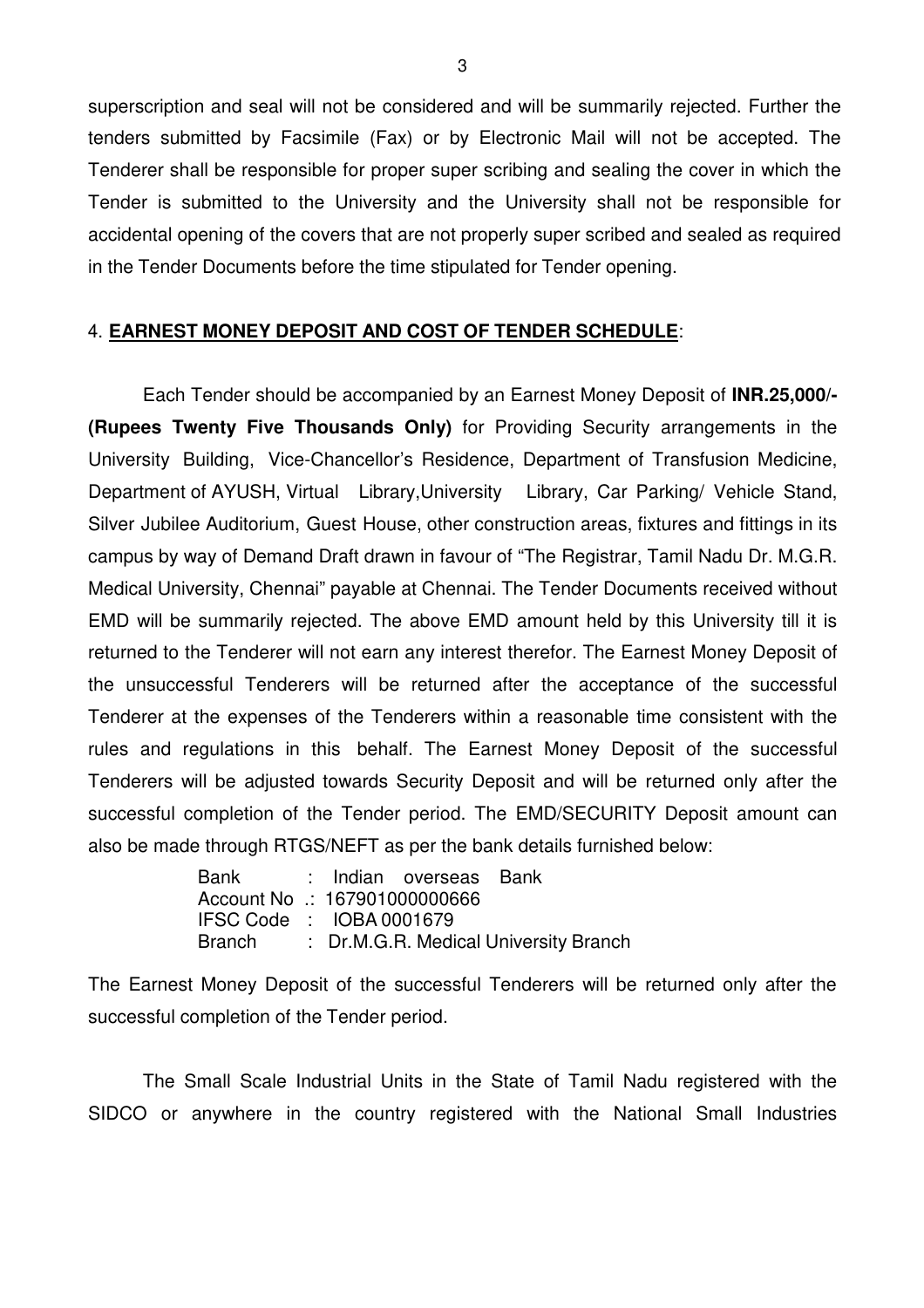Corporation are exempted from payment of EMD / Security Deposit if they offer the Tenders called for by the University. The S.S.I Units in Tamil Nadu are also exempted from payment of E.M.D / S.D. subject to the submission of existence certificate and capacity certificate for the particular item of tender issued by the Director or the General Managers of District Industries Centers. SSI Units registered in other States except those registered with NSIC will however not be eligible for the aforesaid concessions of payment of E.M.D / Security Deposit. The SSI Units will however be required to execute proper agreement including a clause to the effect that in the event of non-fulfillment or non-observance of any of the conditions stipulated in the contract, the SSI Units shall pay penalty of an amount equivalent to E.M.D / Security Deposit or an amount equal to the actual loss incurred by the University.

#### 5. **DETAILS TO BE FURNISHED AND MODE OF PRESENTATION:**

a) The Tenders should contain particulars like the name and addresses of the Tenderer, rates for Providing Security arrangements in the University Building, Vice-Chancellor's Residence, Department of Transfusion Medicine, Department of AYUSH, Virtual Library, University Library, Car Parking/ Vehicle Stand, Silver Jubilee Auditorium, Guest House, other construction areas, fixtures and fittings in its campus other levies and taxes that may be applicable and Insurance and any incidential services should be shown separately by giving the break up details. The rates should be kept for **Two years** from the date of execution of the agreement by the tenderer.

b) The rates should be quoted should be indicated clearly both in words and figures. The Tenderers should sign with full signature and attest any scoring or overwriting. The rate quoted should be free from erasures, overwriting, smudging etc., The rate quoted should be firm and should not be subjected to any variation clauses.

c) Being a Government Autonomous Body rendering Research & Education service to the student community, special price should be offered as applicable to these categories in Government Departments.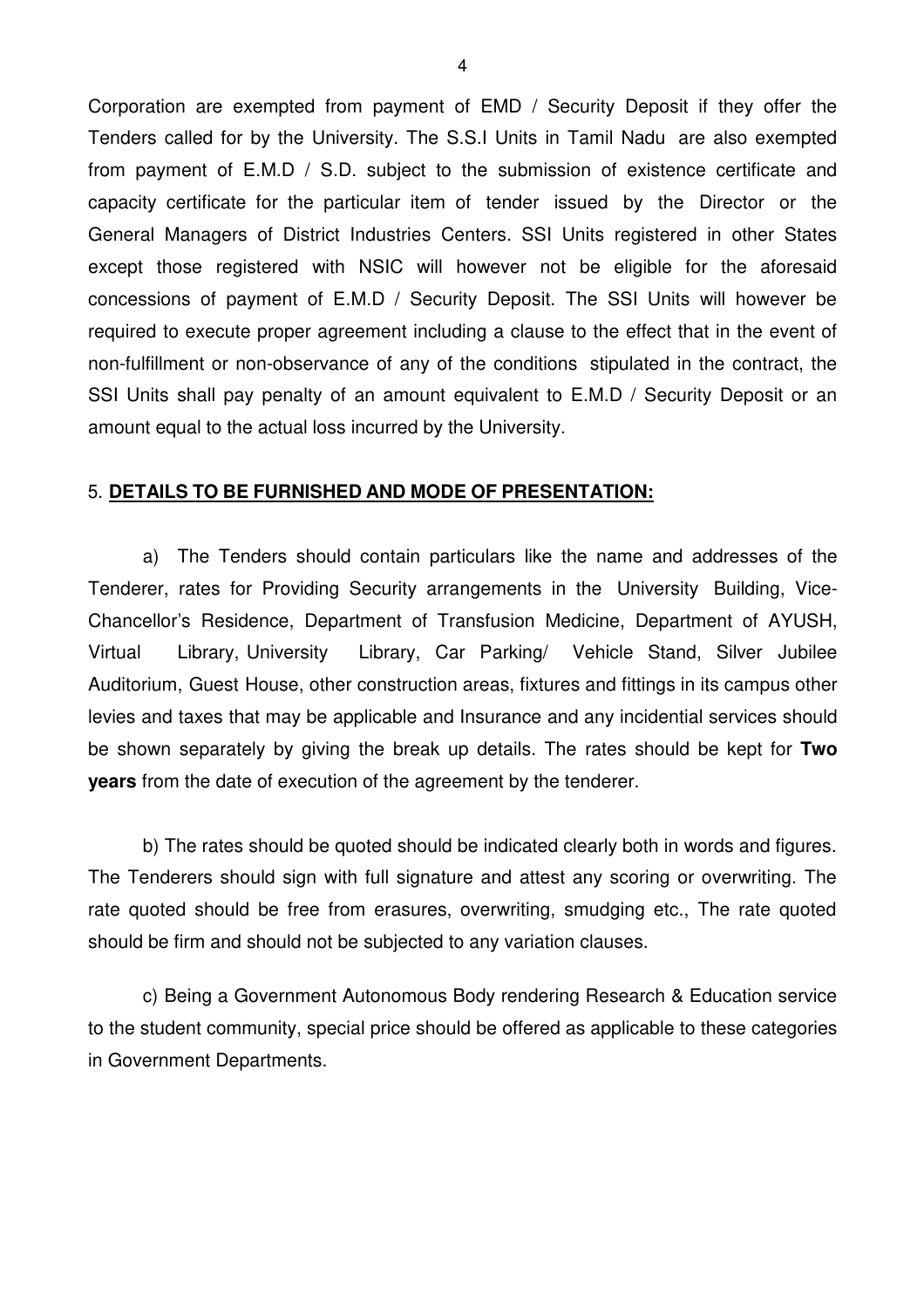d) A copy of the Audited Annual Accounts duly authenticated by a Chartered Accountant showing the details of annual turnover exclusively in the business should be furnished by the Tenderer.

e) Evidence such as Registration Certificate issued by competent authority for the establishment of business as proof should also be enclosed, along with GST Registration No. / PAN. No.

# **6. OPENING OF TENDER:**

The Tenders received up to 2.00 p.m. upto **16.05.2022 (Monday)** will be opened by the Registrar, The Tamil Nadu Dr .M.G.R. Medical University, or any other officer authorized by him on behalf of the Registrar, The Tamil Nadu Dr.M.G.R. Medical University, Chennai – 600 032 at 4.00 p.m. on **16.05.2022 (Monday)** in the presence of such of those Tenders or their authorized representatives who may present at the time of opening. The representatives of the Tendering firms who are attending the opening of Tenders should bring a letter of authority to identify their bonafideness. The Tenderers who fail to attend the opening of Tenders shall not be considered or opened.

# **Two Bid System**

- 1. Technical bid shall be opened and evaluated Annexure I & IV
- 2. Secondly financial bid of technically acceptable offer should be opened and evaluated. Annexure III.

# **7. DEFICIENCY IN SERVICE:**

If the University found any deficiency in service by the successful tenderer during the tenure of the work, the Tenderer will have to pay the University unliquidated damages which will be arrived at by the University at that point of time. In addition the University will black list the particular tenderer for their non performance and deficiency in service.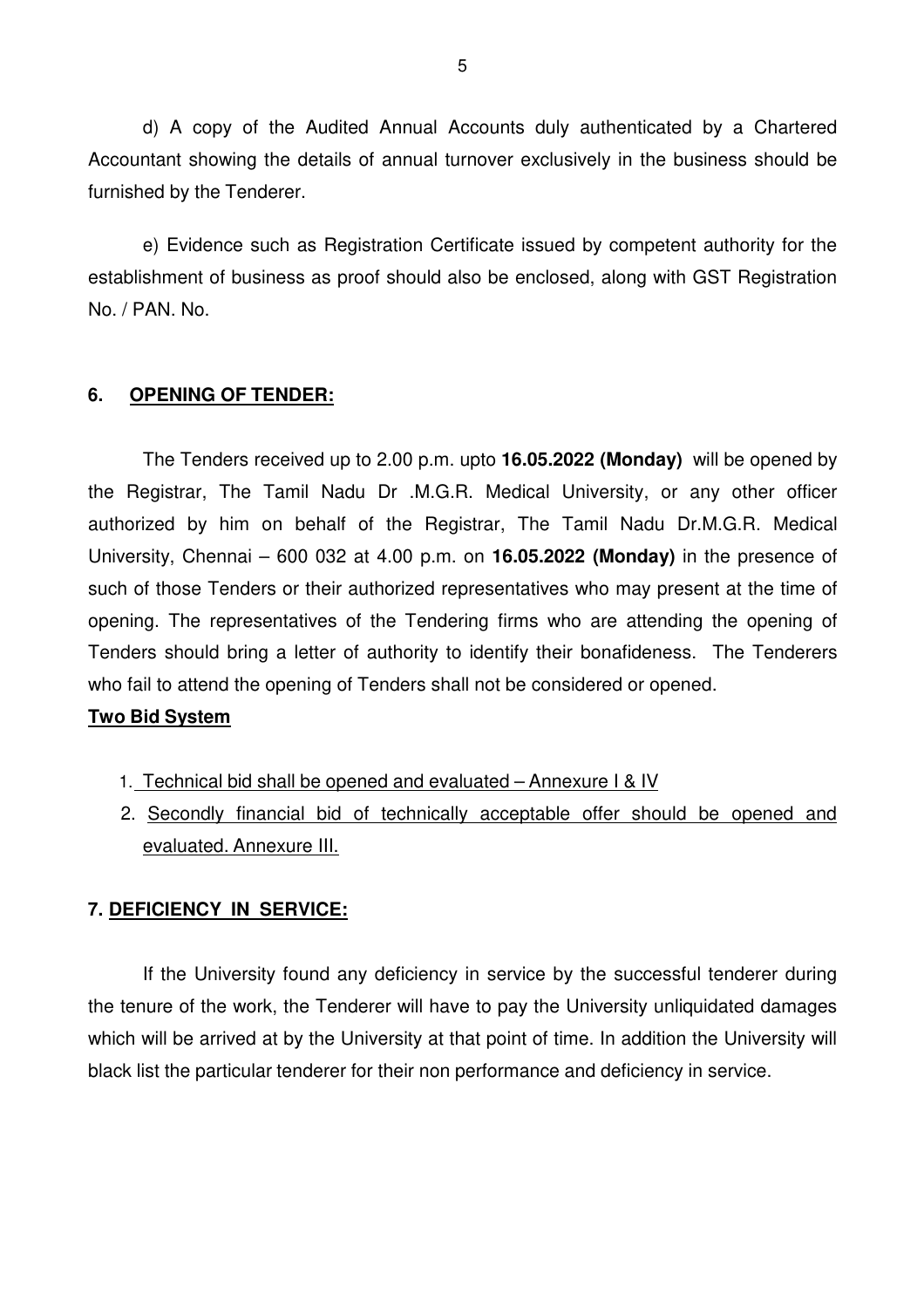#### 8. **AGREEMENT:**

a. The successful Tenderer should execute an Agreement as in the Annexure – II for the due fulfillment of the contract on a Non-Judicial stamp paper of the value of Rs.100/- (Rupees Hundred only) within fifteen (15) days from the date of acceptance of Tender for providing security services of this University.

b. The expenses incidental to the execution of Agreement shall be borne by the successful Tenderer.

c. The conditions stipulated in the agreement form should be strictly adhered to and violation of any of the condition(s) will entail termination of the contract without prejudice to the right of the University and to recover any consequential loss from the successful Tenderer.

#### 9. **SECURITY DEPOSITS:**

a. The successful Tenderer will be required to remit the Security Deposit equivalent to 6% (six) percent of the estimated value of the work tender to the university within fifteen days from the date of receipt of communication intimating the acceptance of the Tenders in the form of Demand Draft (or) Bankers Cheque . If the accepted Tenderer fails to remit the Security Deposit within the stipulated period, the Earnest Money Deposit remitted by him will be forfeited to the Tamil Nadu Dr.M.G.R. Medical University, Chennai – 600 032 and his tender will be held void. Work order will be issued after the execution of the above agreement by the successful Tenderer and after the remittance of the Security Deposit.

b. The Security Deposit furnished by the Tenderer in respect of his tender will be returned to him on receipt of the request from the tenderer after completion of contract subject to the condition that the Tenderer has rendered service to the fullest satisfaction of The Tamil Nadu Dr.M.G.R. Medical University, Chennai – 600 032 without any complaint. If the Tenderer fails to fulfill the same, the contract will be carried out by the University by engaging third party and the expenses incurred therefor will be recovered / adjusted from the Security Deposit amount and the balance if any shall alone is refundable.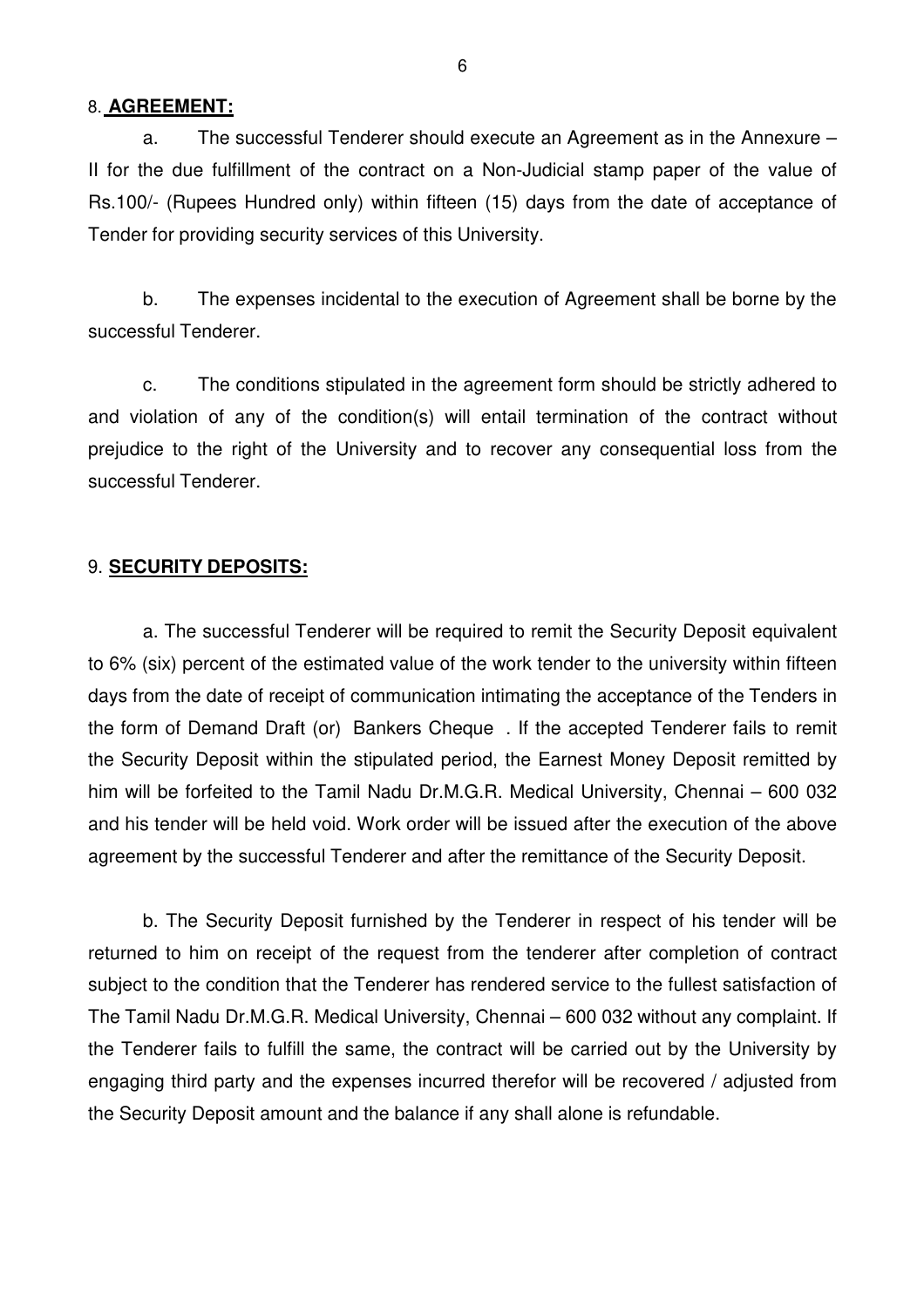#### **10. SECURITY SERVICES FOR THIS UNIVERSITY**

a. The Security Services for Providing Security arrangements in the University Building, Vice-Chancellor's Residence, Department of Transfusion Medicine, Department of AYUSH, Virtual Library, University Library, Car Parking/ Vehicle Stand, Silver Jubilee Auditorium, Guest House, other construction areas, fixtures and fittings in its campus should be done strictly in accordance with the specifications given in the Annexures.

b. If the Security Services is not effected before the reasonable period or before any stipulated period mentioned by the University, the University shall have the authority to cancel the order and to take any such action, which it deemed fit in the circumstance, to provide the security service and the loss sustained by the University on the above process will be collected from the Tenderer.

 c . The term of period of Security contract is for 2 (Two) years on having been signed by both the parties.

d. The Security arrangement should commence within 15 days after the receipt of Work order or as per the directions of the University.

e) In case the Tender is accepted, an agreement in the prescribed format enclosed will be drawn between the University and the Tenderer.

f) Income Tax & Service Tax and all applicable taxes will be deducted from the billas per rules in force.

g) The University authorities will supervise the Security arrangements and will be attesting the daily attendance of the Security Guard each day and payment will be made based on the same. Further the payment will be made on monthly, basis.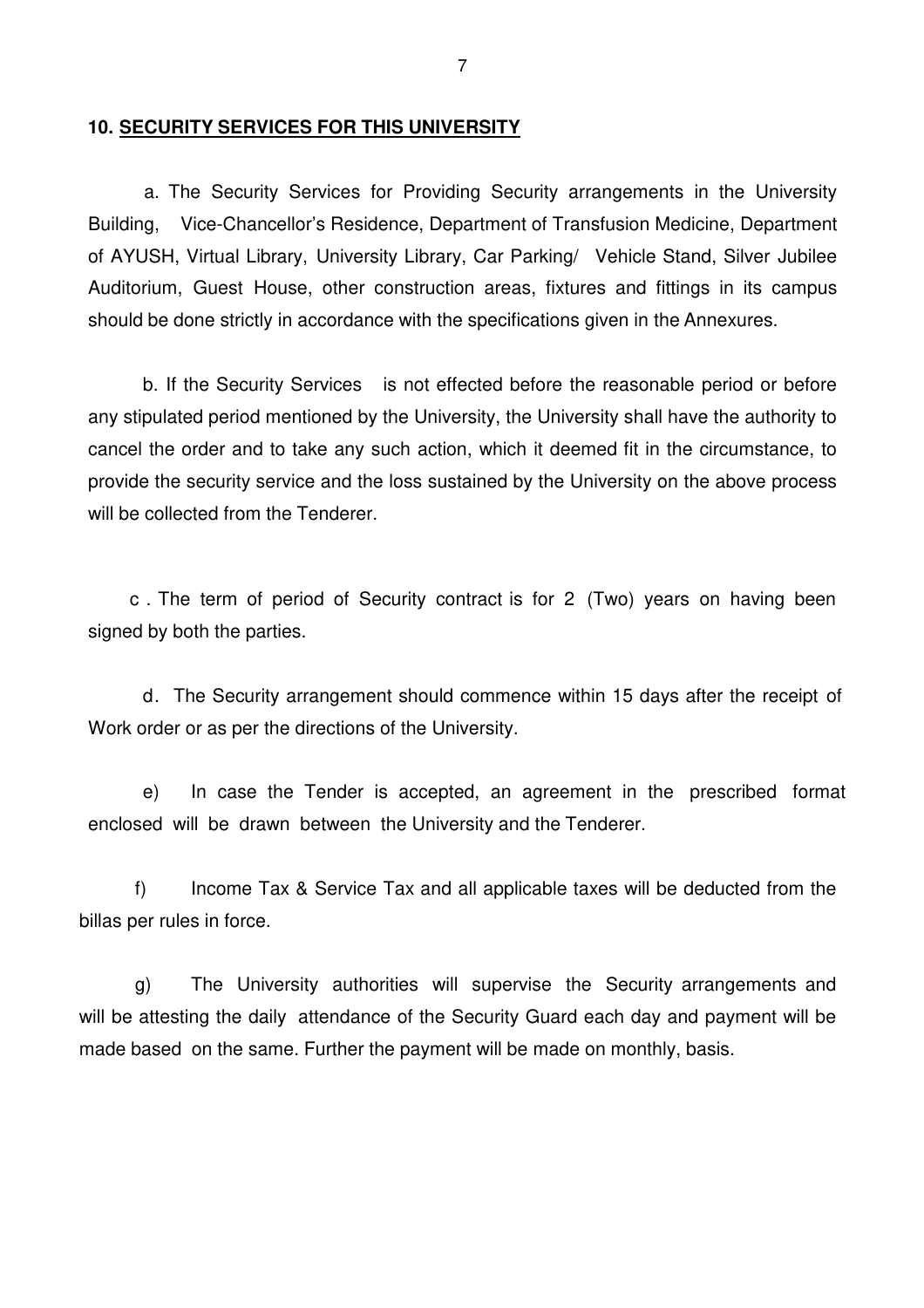h) The Tenderer should enclose a copy of his Registration made under relevant Act and also copies of Income Tax Clearance Certificates along with this tender.

I) The Registrar, reserves his right to accept or to reject any or all the Tenderers without assigning any reason therefor.

j) Whenever any amount has to be paid by the Security Agency in view of termination of the contract or any amount that may be due or may become due from the Security Agency and the Security Agency is not responding to the demands for the payment of the said amount the University shall be entitled to recover the said amount as per the law in force.

#### **11. PAYMENT OF COST:**

a. The Security Servicer should furnish the bill of cost in triplicate on completion of one month service. After verification action will be taken for the payment of the bill of cost.

b. Cheques will be handed over on production of stamped receipt.

#### **12. FORFEITURE OF EARNEST MONEY DEPOSIT:**

If the accepted Tenderer fails to act according to the Tender conditions or backs out after his tender has been accepted, his Earnest Money Deposit will be forfeited to the Tamil Nadu Dr.M.G.R. Medical University, Chennai – 600 032.

#### **13. ASSIGNING OF TENDER IN WHOLE OR IN PART:**

The successful Tenderer shall not assign or make over the contract, the benefit of burden thereof to any person or persons or body corporate. He shall not under let or sublet to any person/s or body corporate the execution of the contract or any part thereof.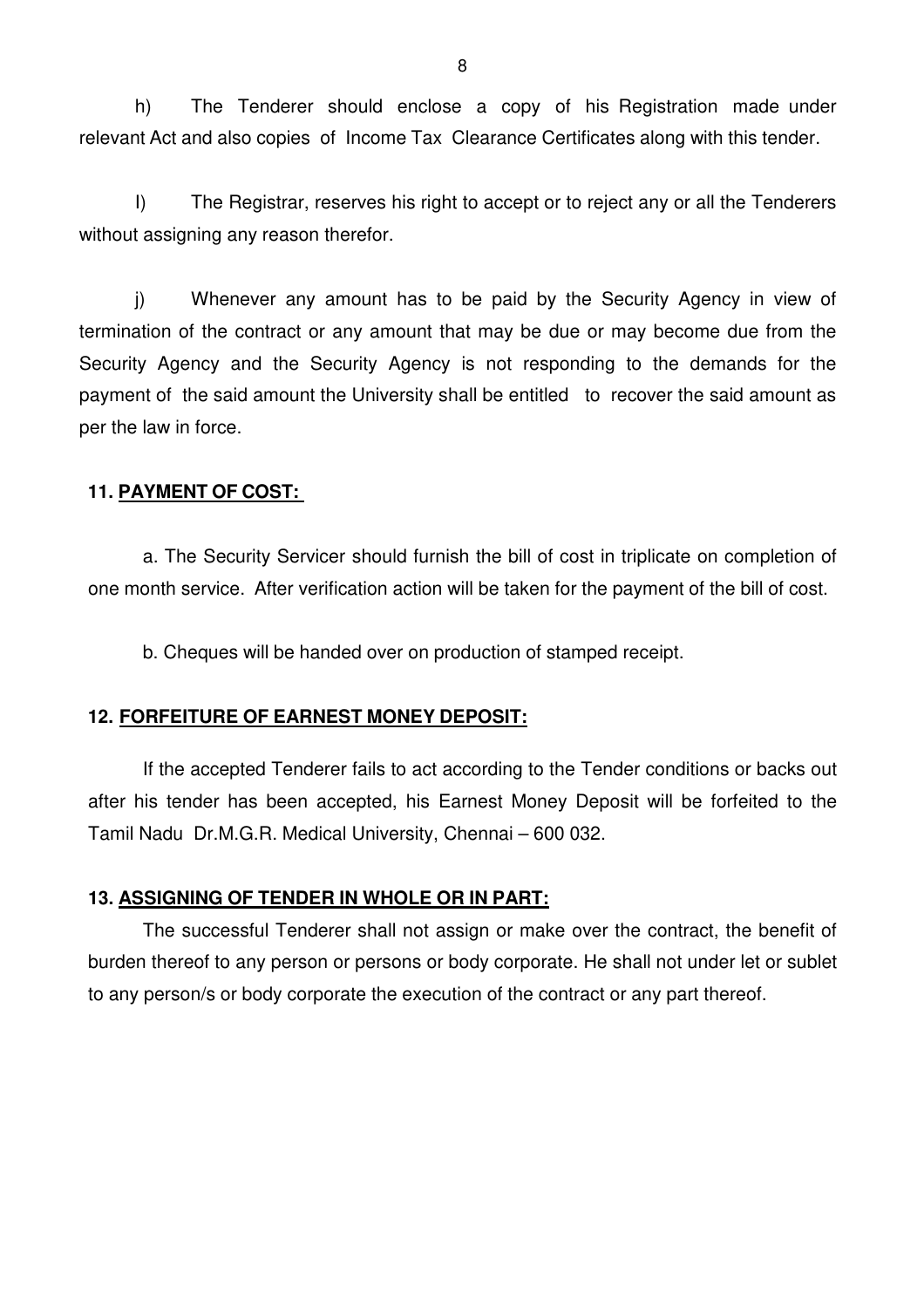#### **14. ACCEPTANCE AND WITHDRAWAL:**

a. The final acceptance of the Tender is entirely vested with the Registrar, The Tamil Nadu Dr.M.G.R. Medical University who reserves the right to accept or reject, any or all of the Tenders without assigning any reason whatsoever from the date of opening of the tender till the end of the contract period. . There is no obligation on the part of the Tamil Nadu Dr.M.G.R. Medical University to communicate with rejected Tenderers. After the acceptance of the tender by The Tamil Nadu Dr.M.G.R. Medical University, the tenderer shall have no right to withdraw his tender or claim higher price.

b. Tenders with incomplete information will be summarily rejected.

#### **15. PENALTY FOR NON-FULFILMENT OF CONDTIONS:**

The Tenderers shall agree that in the event of non-fulfilment or non-observance of any of the conditions stipulated in the contract, the Tenderer shall pay as penalty an amount equivalent to 10 (Ten) percent (%) of total value of the contract or equal to the actual loss incurred by the university whichever is greater. This provision applies up to the end of the life cycle of the contract period.

#### **16. MODIFICATION:**

Any modification to the terms and conditions shall be made only with the mutual consent of both the parties to the agreement.

#### **17. LEGAL JURISDICATION:**

The Legal Jurisdiction shall be the courts at Chennai only.

#### **18. GENERAL:**

The Tenderers while sending their Tenders should enclose a copy of the condition stipulated duly certified and attested by them in token of accepting the Tender conditions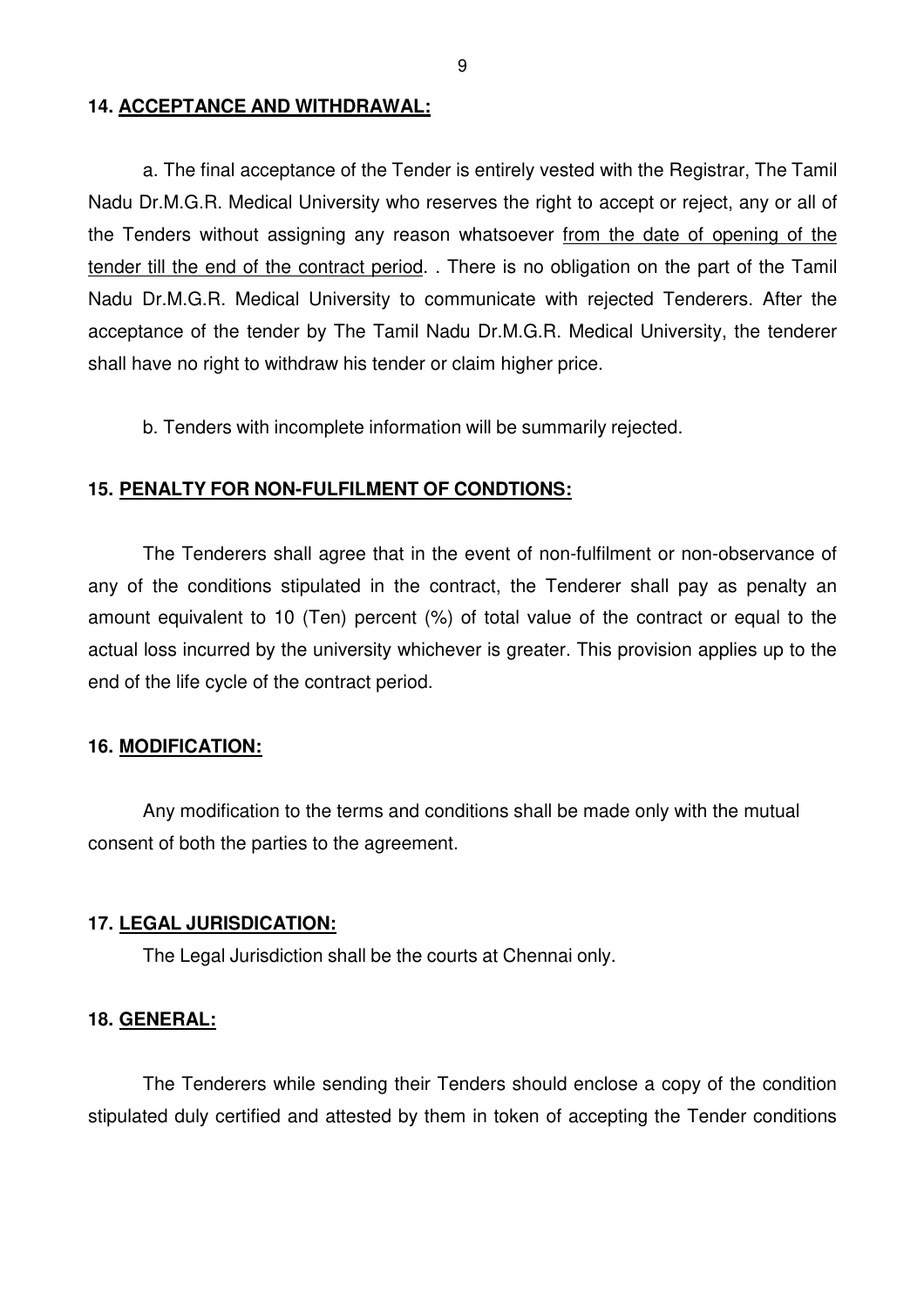that they understood and accepted them fully. Tenders received without the certified copy of the conditions shall be rejected summarily.

I / We …………………………………….. have gone through the terms and conditions and will abide by them as laid down above.

#### **TENDERER**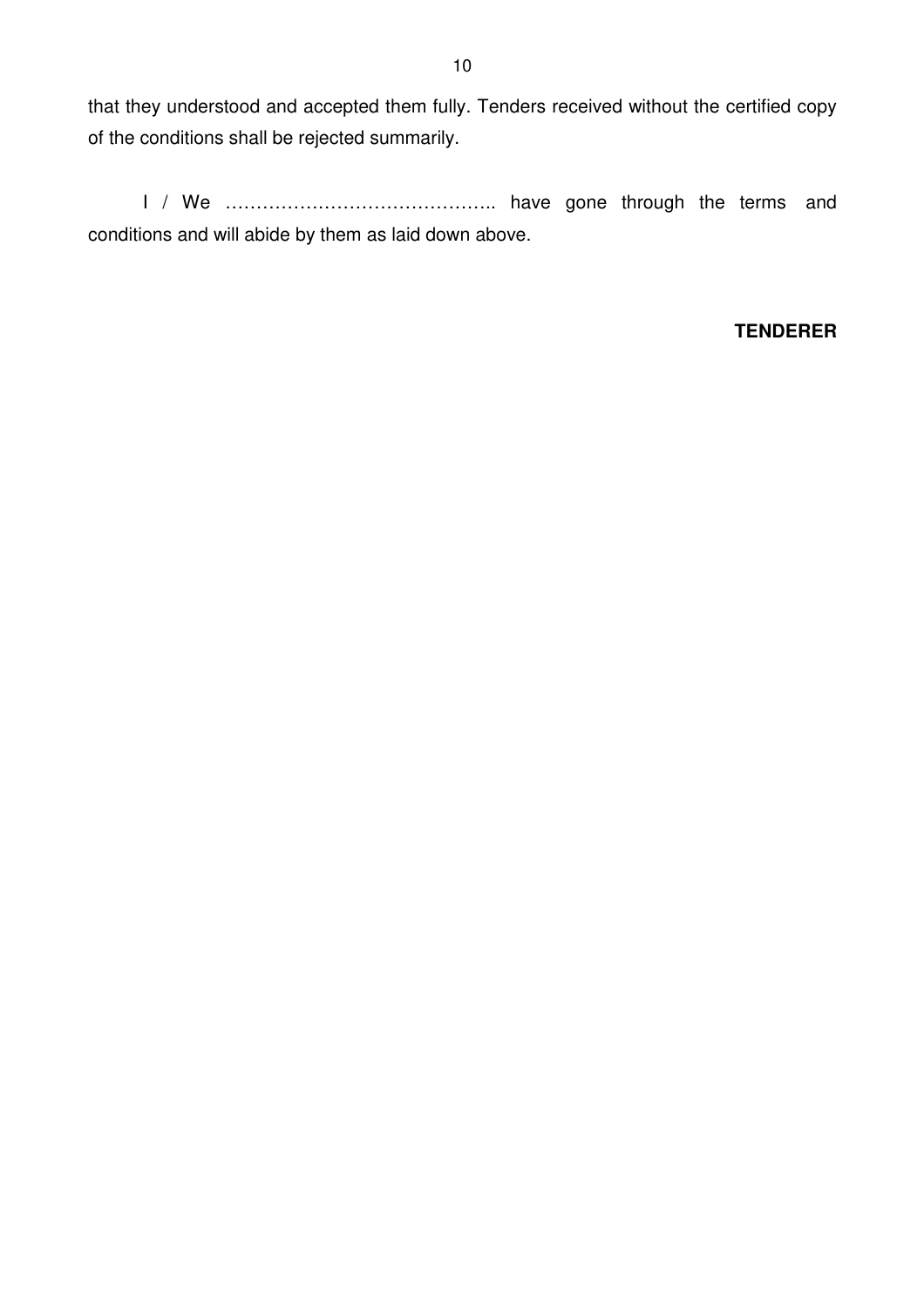# **ANNEXURE – I TENDER SCHEDULE (TECHNICAL BID) THE TAMIL NADU Dr.M.G.R. MEDICAL UNIVERSITY, CHENNAI – 600 032 TENDER SCHEDULE FOR PROVIDING SECURITY SERVICES TO THIS UNIVERSITY**

The Security Agencies which satisfy the following qualifications shall alone be eligible to submit tender.

- 1. The Security Agency which possess licence under the Private Security Agencies (regulation) Act 2005.
- 2. Agencies accredited by reputed organization such as ISO and certificates to that effect to be enclosed.
- 3. Agencies established and effectively functioning for at least 5 years and experienced in providing security guards to State/Central / Quasi Government organizations.
- 4. Agencies having a cadre strength of atleast 700 engaged in Security

duties in and around Chennai city. (proof to be enclosed)

#### **A. Profile of the Tenderers:**

- The Tenderer should furnish the following details :
- 1. Name of the Organization :

| 2. Nature of the Organization                                                                                                                                                                                                                  |  |
|------------------------------------------------------------------------------------------------------------------------------------------------------------------------------------------------------------------------------------------------|--|
| 3. Address of the Registered Office of the firm                                                                                                                                                                                                |  |
| 4. Annual turnover for the previous five years                                                                                                                                                                                                 |  |
| 5. Location of Office                                                                                                                                                                                                                          |  |
| 6. Maintenance of Branches with supplying facilities<br>in Chennai City / other areas<br>7. Names of the Agencies (Government/University/Private<br>to whom the services were made recently<br>8. Year of Establishment of the Firm / Business |  |
|                                                                                                                                                                                                                                                |  |

9. PAN No. /GST No./ :

**B.** For providing security services the rates should be quoted (Note: Basic rates, GST Tax, Freight, Insurance, and other services that may be applicable should be quoted separately and specifically)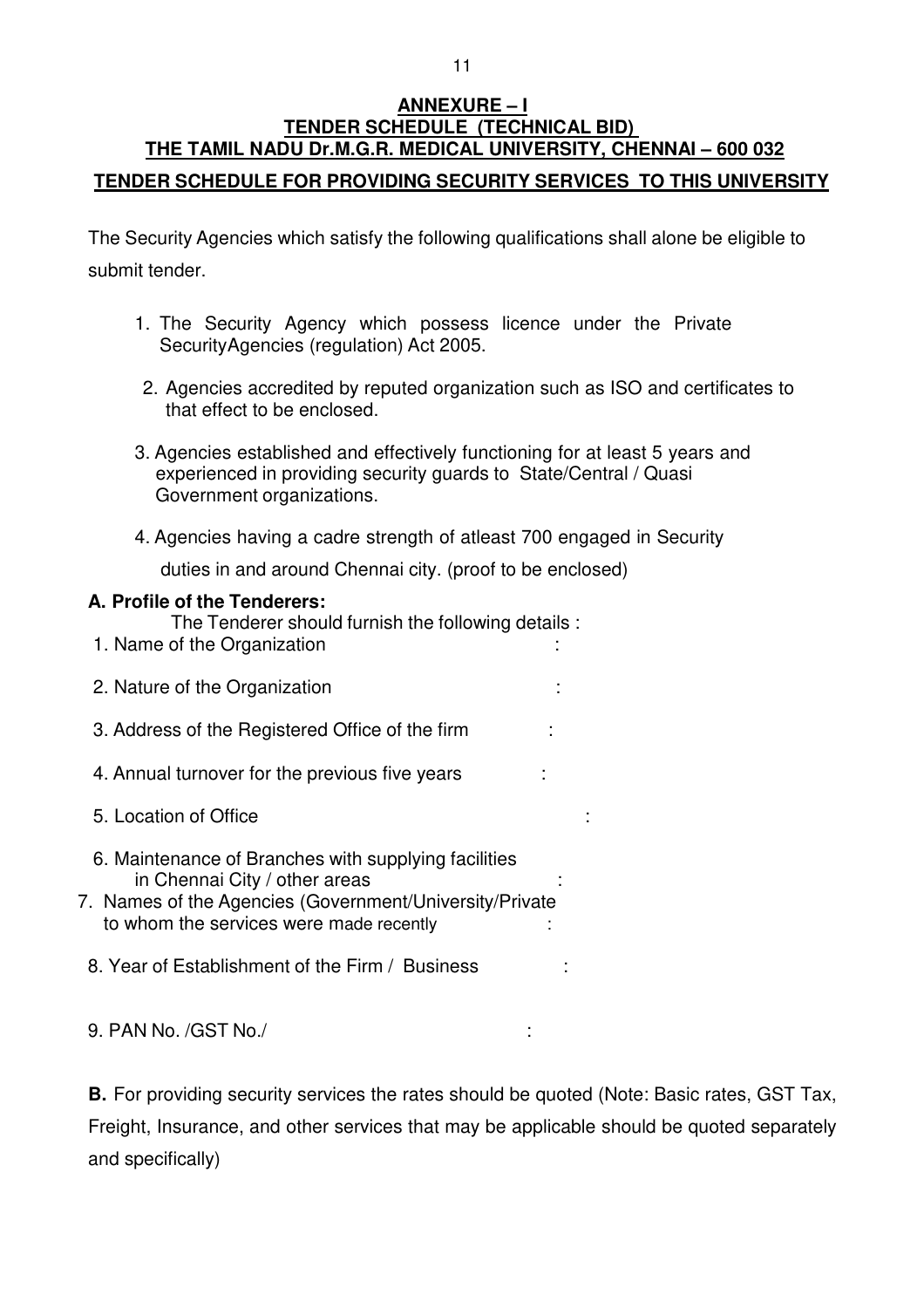#### **C. E.M.D. PAYMENT PARTICULARS:**

- i. Number of the Demand Draft enclosed.
- ii. Demand Draft Particulars

|                | SI.No. D.D.No.& Date | Name of the Bank | Amount |  |
|----------------|----------------------|------------------|--------|--|
|                | .                    |                  | .      |  |
| $\overline{2}$ | .                    |                  | .      |  |
| ?              | . .                  |                  | .      |  |

D. Indicate the schedule of the services :

#### **TENDERER**

We, M/s. have have the matrix of the matrix of the matrix  $\sim$  have have have have the matrix of the matrix of the matrix of the matrix of the matrix of the matrix of the matrix of the matrix of the matrix of the matrix of

gone through the terms and conditions of the Tender for providing security services of this university and will abide by them as laid down.

#### **TENDERER**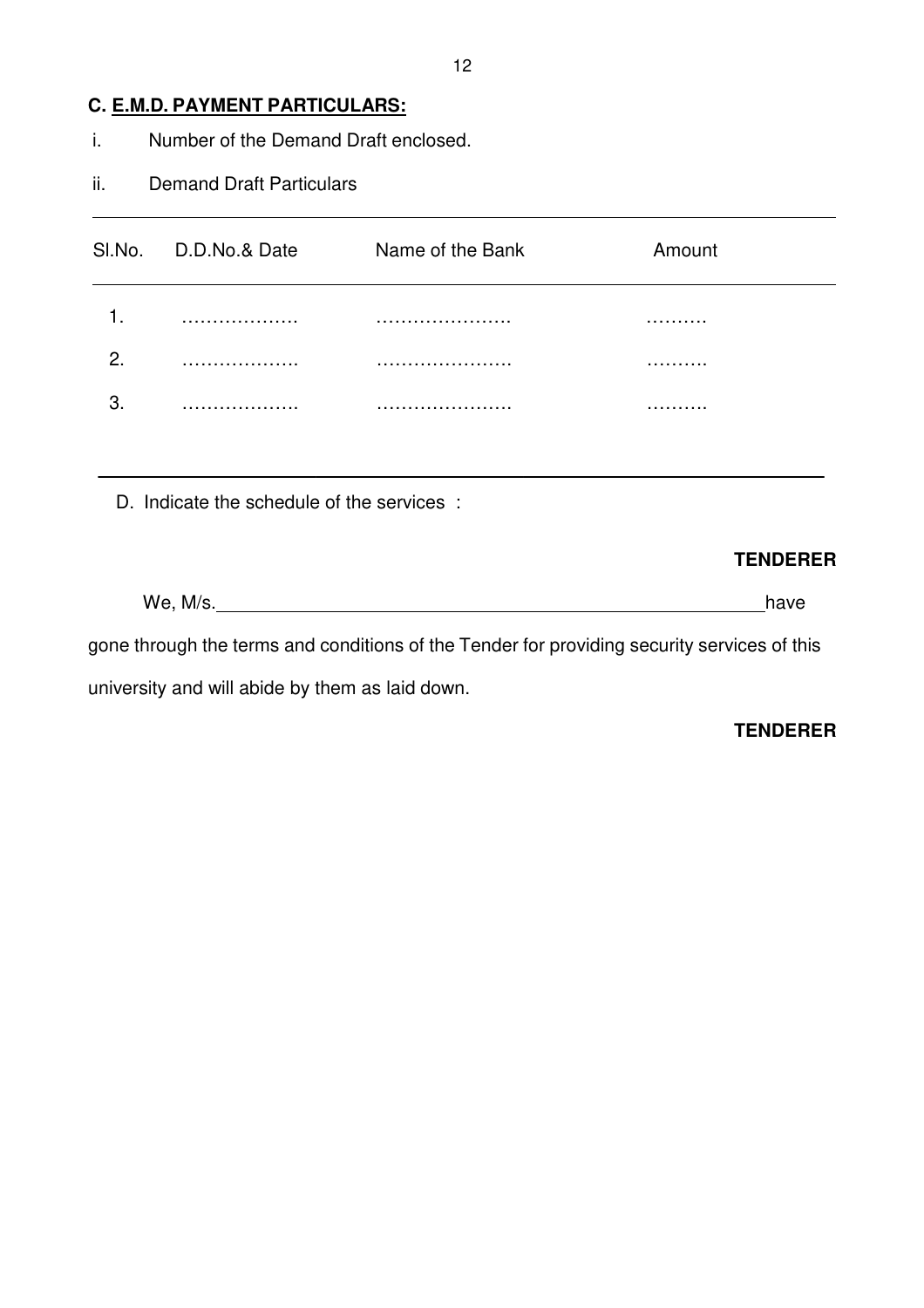#### **COMPULSORY PROFORMA**

## THIS PROFORMA MUST BE FILLED UP CLEARLY AND ACCURATELY, FAILING WHICH YOUR OFFER WILL NOT BE CONSIDERED

- 1) Year of Establishment :
- 2. Cadre strength of Security : guards engaged in Security duties in and around Chennai
- 3. Do you have any Clients in : State/Central/Quasi Government organisation (If "Yes" please furnish a list of such offices along certificates in proof).
- 4. Please provide details of : certificate(s) of accreditation issued by reputed organisation such as ISO:
- 5. Please provide the following : information.
	- a) Proprietor Name & address :
	- b) Address of Registered Office :
	- c) Details of Branch Offices : and addresses
	- d) Particulars of Cadre strength : of Security guards in various places
	- e) Email / Contact Phone : Number details
	- f) Contact person(s) for : making complaint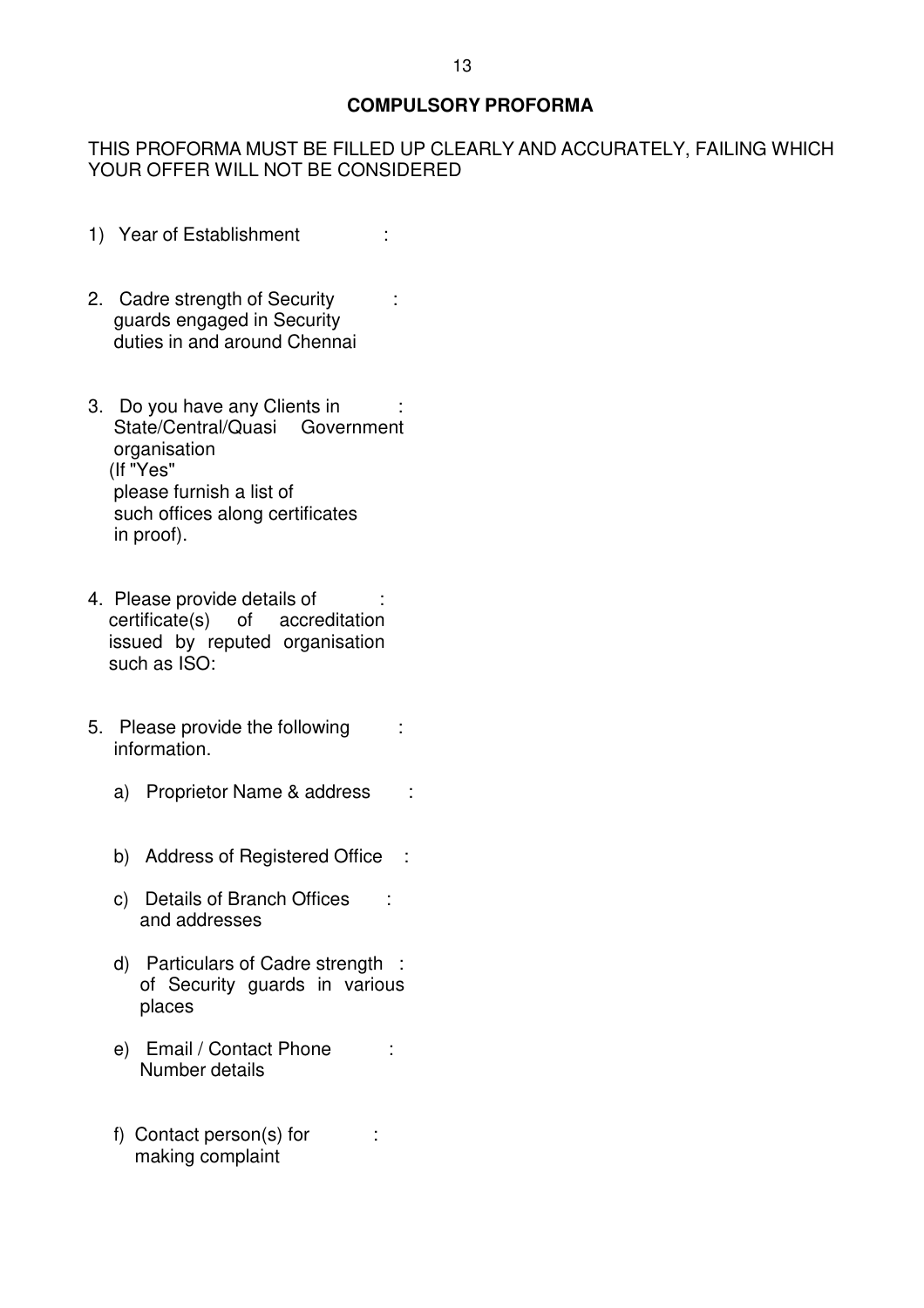- 6. Do the security Agencies have : possessed registration as per rules in force?
	- (if 'Yes' please furnish copy of relevant registration certificates)
- 7) Please give particulars of Service provided by the Agency.

8) Please indicate any special features of the service offered by the Agency which, in its opinion give it superiority over other competitive security services.

Date :<br>
Date :<br>
Place :<br>
Signature of proprietor<br>
and Seal of Security Ad and Seal of Security Agency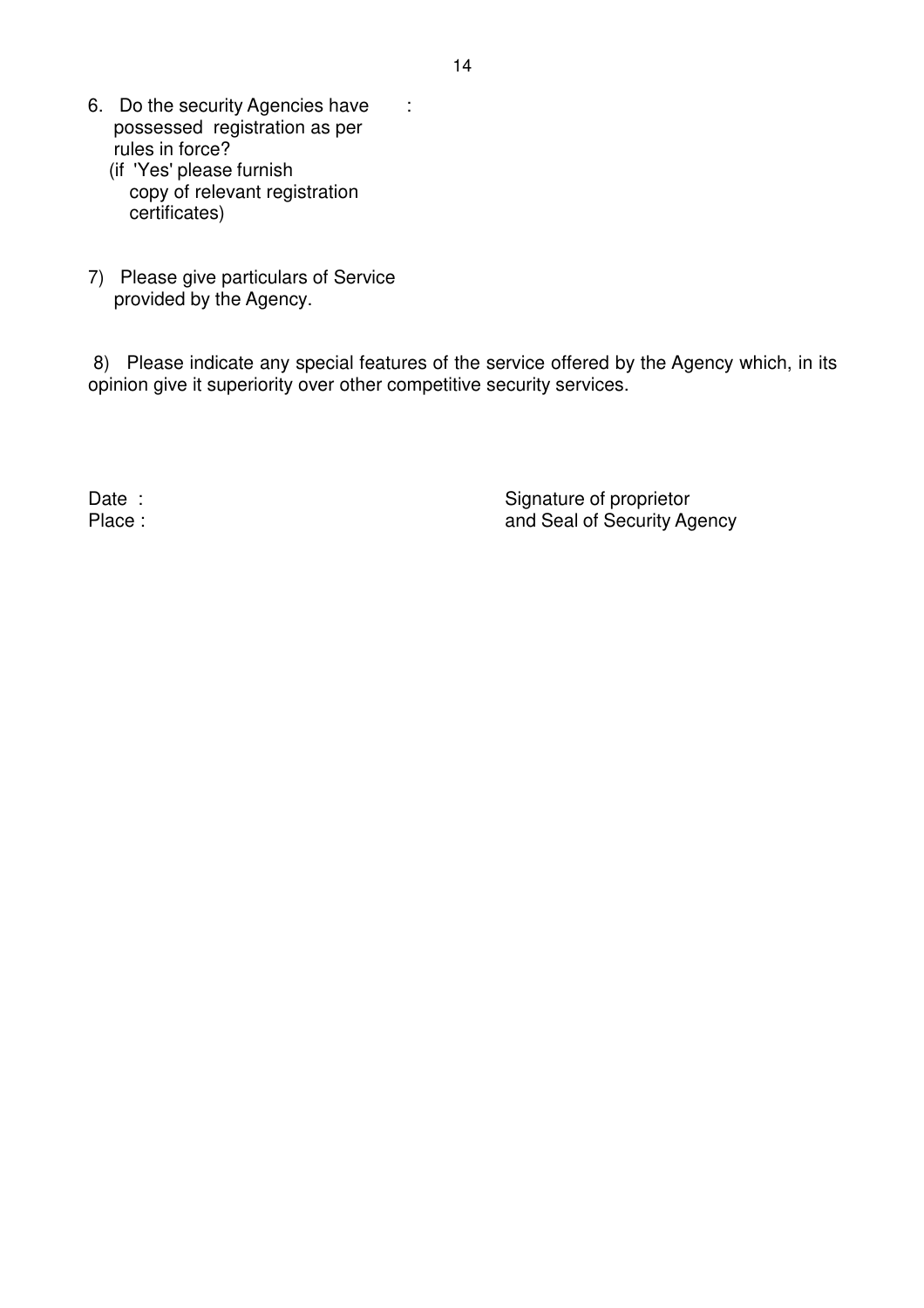# **ANNEXURE – II**

# **FORM OF CONTRACT / AGREEMENT**

(To be executed by the Successful Tenderer for Providing Security arrangements in the University Building, Vice-Chancellor's Residence, Department of Transfusion Medicine, Department of AYUSH, Virtual Library, University Library, Car parking/Vehicle Stand, Silver Jubilee Auditorium, Guest House, other construction areas, fixtures and fittings in its campus.)

This agreement executed on this the day of 2022 between the Tamil nadu Dr.M.G.R. Medical University, No.69, Anna Salai, Guindy, Chennai – 600 032, hereinafter referred to as Party of the First Part and M/s. represented by Mr. having office having the hereinafter referred to as Party of the Second Part

Whereas the Party of the Second Part is desirous that certain services should be provided by the Service Provider/Contractor and his Consortium Members viz. Security Services has accepted a bid by the Service Provider/Contractor for providing services in the sum of Rs.  $/$ - per (Rs.  $/$ -) per (one) security guard, excluding applicable taxes based on the orders obtained from the Tami Nadu Dr.M.G.R. Medical University, vide Rc.No. and the effective date of this contract starts from onwards.

# **A. SPECIAL TERMS AND CONDITIONS**

 PROVIDING SECURITY ARRANGEMENTS IN THE UNIVERSITY BUILDING, VICE-CHANCELLOR'S RESIDENCE, DEPARTMENT OF TRANSFUSION MEDICINE, DEPARTMENT OF AYUSH, VIRTUAL LIBRARY, UNIVERSITY LIBRARY, CAR PARKING / VEHICLE STAND, SILVER JUBILEE AUDITORIUM, GUEST HOUSE, OTHER CONSTRUCTION AREAS, FIXTURES AND FITTINGS IN ITS CAMPUS

1. The Contractor has to render the security services to The Tamil Nadu Dr. M.G.R. Medical University, Chennai for a period of two years from the commencement of work in this University as described below:-.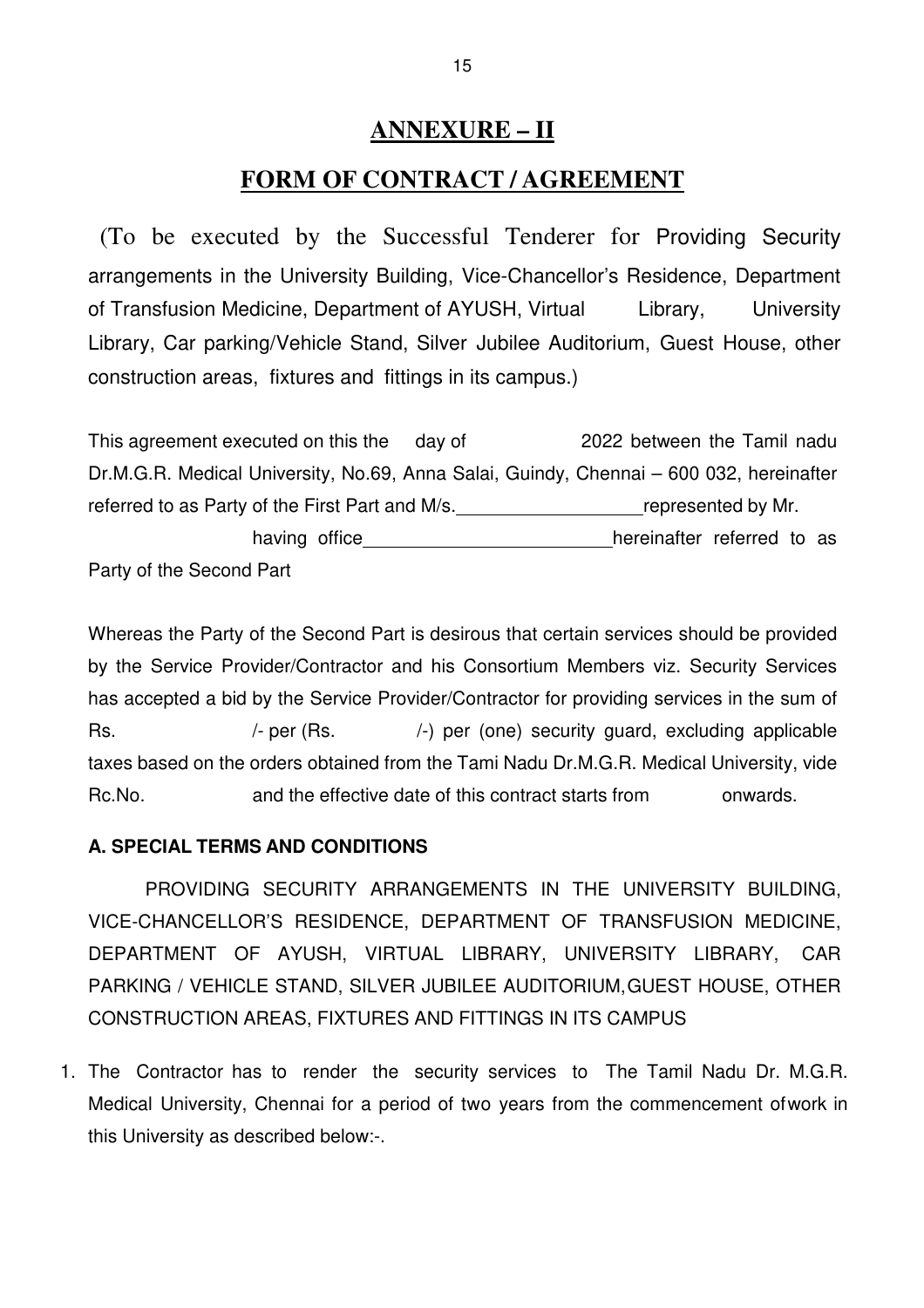(a) to post at the above premises only male persons in the age group of 20 to 45 years possessing sound health, good physique and free from disease as Security Guards.

(b) to regulate entry of persons to and from the office by verifying the Identity Cards, authorised visitors slips and not allowing unauthorised persons;

c) to safeguard the property/materials (movable and immovable) in the above premises against any theft, pilferage, burglary, conspiracy, mischief and misuse.

d) to see and check that the materials that are being sent from outside the university premises should be with proper gate pass/delivery advice/authentication etc.

e) To provide Security Arrangements round the clock as follows:

University Building ,Library & Department of Transfusion Medicine:

| I Shift $-6.00$ a.m to 6.00 p.m<br>II Shift $-6.00$ p.m. to 6.00 a.m.   | :15 Security Guards<br>: 6 Security Guards             |
|-------------------------------------------------------------------------|--------------------------------------------------------|
| Auditorium and Guest House:<br>Residence of the V.C.<br>for two shifts. | 2 Security Guardsfor two shifts<br>: 2 Security Guards |
| Total                                                                   | 25 Security Guards                                     |

 The Contractor shall perform their duty on all days including Sundays and National Holidays and carry out the instructions that will be given by the authorities of the University from time to time.

2. The Contractor will provide Security Guards as mentioned above and the requirements will be reviewed from time to time. The University reserves its right to increase or decrease the number of the Security personnels provided by the security agency and the security agency will provide such strength of Security guards as may be directed by authorities of the University at the cost mentioned in clause 3 below.

3. The Contractor shall mention the cost of Services as per the Minimum Wages Act/Labour Law per month for shift of Eight hours/Twelve hours duty for each Security Guard. This is inclusive of all charges like Salary, Allowances, Provident Fund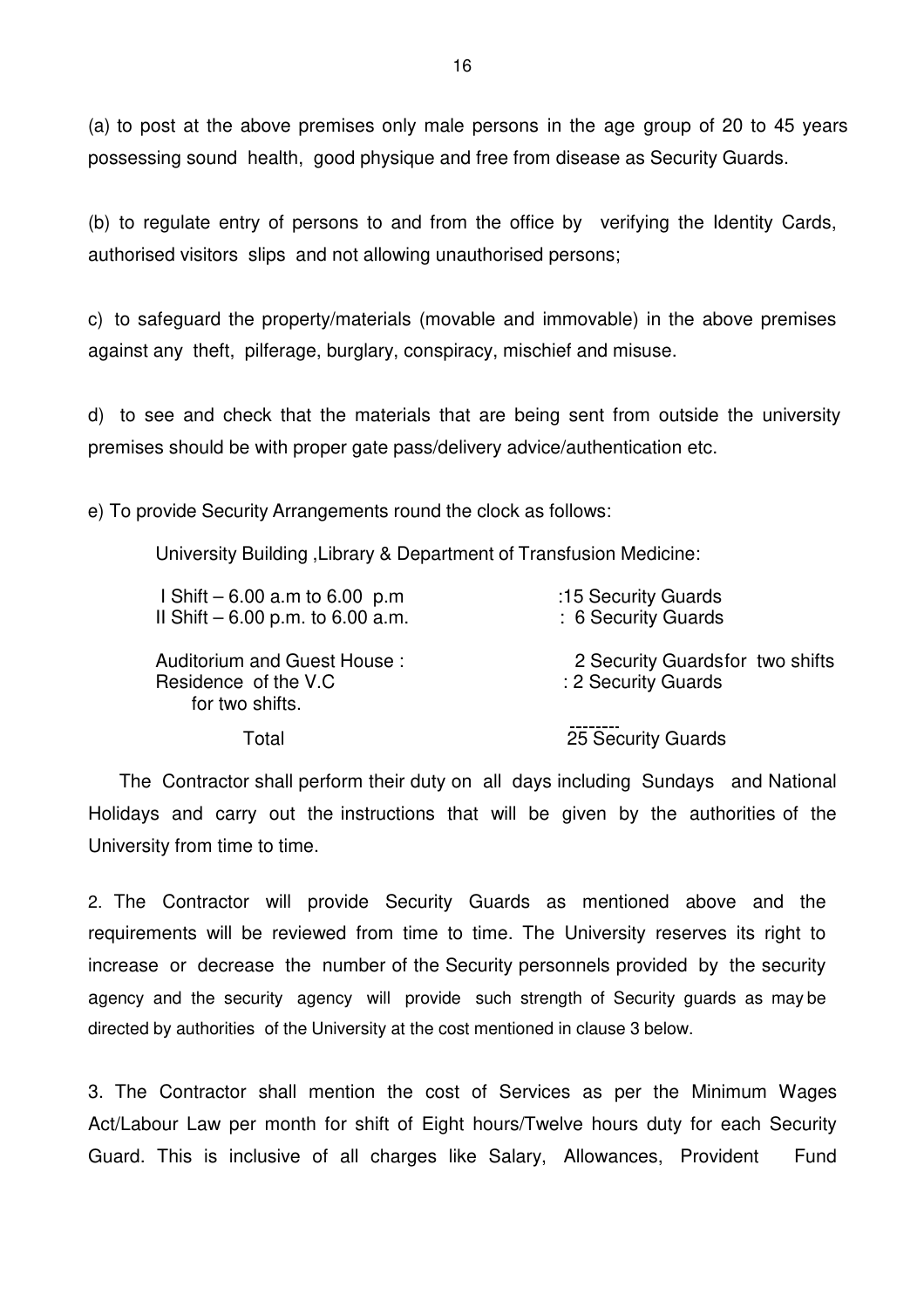Contributions, E.S.I. Contributions, Leave Salary, Bonus, Gratuity and other Statutory Payments etc., The University shall not be liable or responsible for such payments. The Contractor shall ensure that the Security Guards do not approach the University for any payment on any ground.

4. The cost of services mentioned by the Contractor in clause 3 above would befirm and stable during the complete period of contract and the security agency will not ask the University for any increase in this regard during the currency of the contract for any reason whatsoever.

5. The Contractor shall provide tidy Uniforms as desired by the University to the security personnel deputed for security arrangements at the premises at their own cost. The uniform shall be as follows:

Full Trousers, collar slack, shirt tuck in, cap, shoe, Badge, belt and gum boot for night shift securities.

6. The Contractor shall be responsible for the proper conduct of the security personnel and it shall be the responsibility of the security agency to have proper control and supervision of the security personnel provided in the premises and the security agency shall ensure that the security personnel employed by them and provided in the premises shall discharge their duties efficiently and diligently.

7. The Contractor shall make necessary arrangements for frequent and surprise checks and supervision of the Security Personnel posted for the Security at the premises at least thrice a week and the report will be submitted to the University periodically.

8. The University shall not in any way be liable for any injury, loss or damage sustained by the security personnel in carrying out their duties.

9. The Contractor shall agree that the persons employed by them and posted in the premises shall not have any claim whatsoever against the University and the Contractor should undertake to indemnify the University against any loss or damage that may be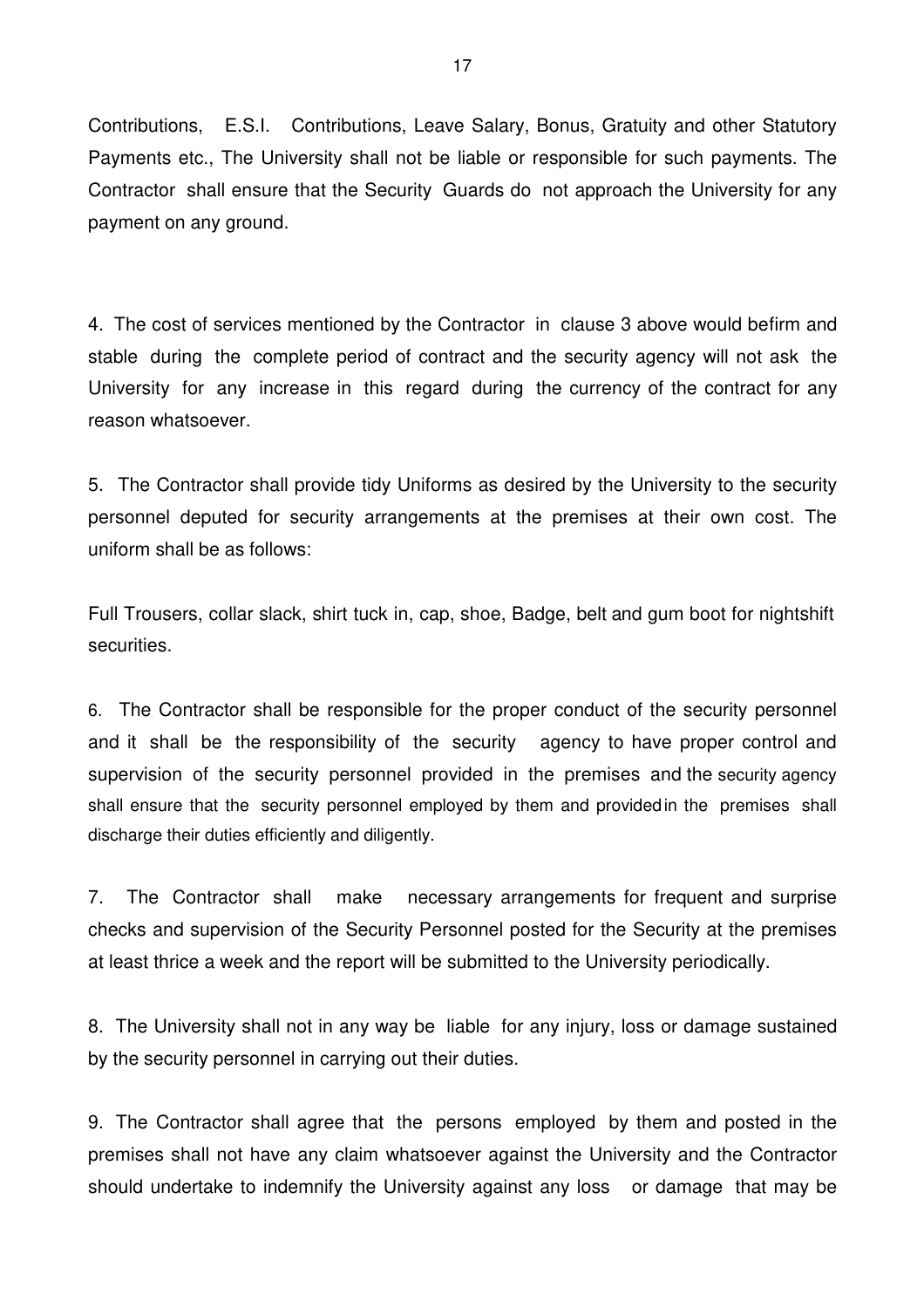put to by reason of any claim made by the security personnel employed by them and posted in the premises.

10. The Contractor shall indemnify the amount for any loss/damage sustained by the University by any action of Security Guard. The Security Guards shall not use the premises for any purpose other than the Security work.

11. The Contractor shall ensure that the Security Guards appointed shall not indulge in any unlawful activities and the security agency shall take full responsibility in this regard.

12. The Contractor shall see that Security Guards shall not allow the premises to be used by unauthorized persons for any purpose.

13. The Contractor shall furnish full residential address of the Security Guards and their photograph as and when they are posted.

14. The Contractor shall ensure that the Security Guards keep the premises in good condition in all respects.

15. The Contractor shall replace Security Guards periodically (i.e. once in every three months) so that they do not become friendly with the University staff. The security agency shall also replace any Security Guard at the request of the University without asking for any reasons thereof.

16. The Contractor shall post Security Guards exclusively for the University premises and the Security Guards should not be simultaneously asked to guard other premises.

17. The Agreement is liable to be terminated by either party after giving 30 days notice of their intention to do so in writing without assigning any reason whatsoever;

18. The Contractor shall also undertake any other security assignment in the University premises that is feasible with the existing strength that is entrusted to them by the University with regard to the Security Arrangements from time to time, in addition to the above.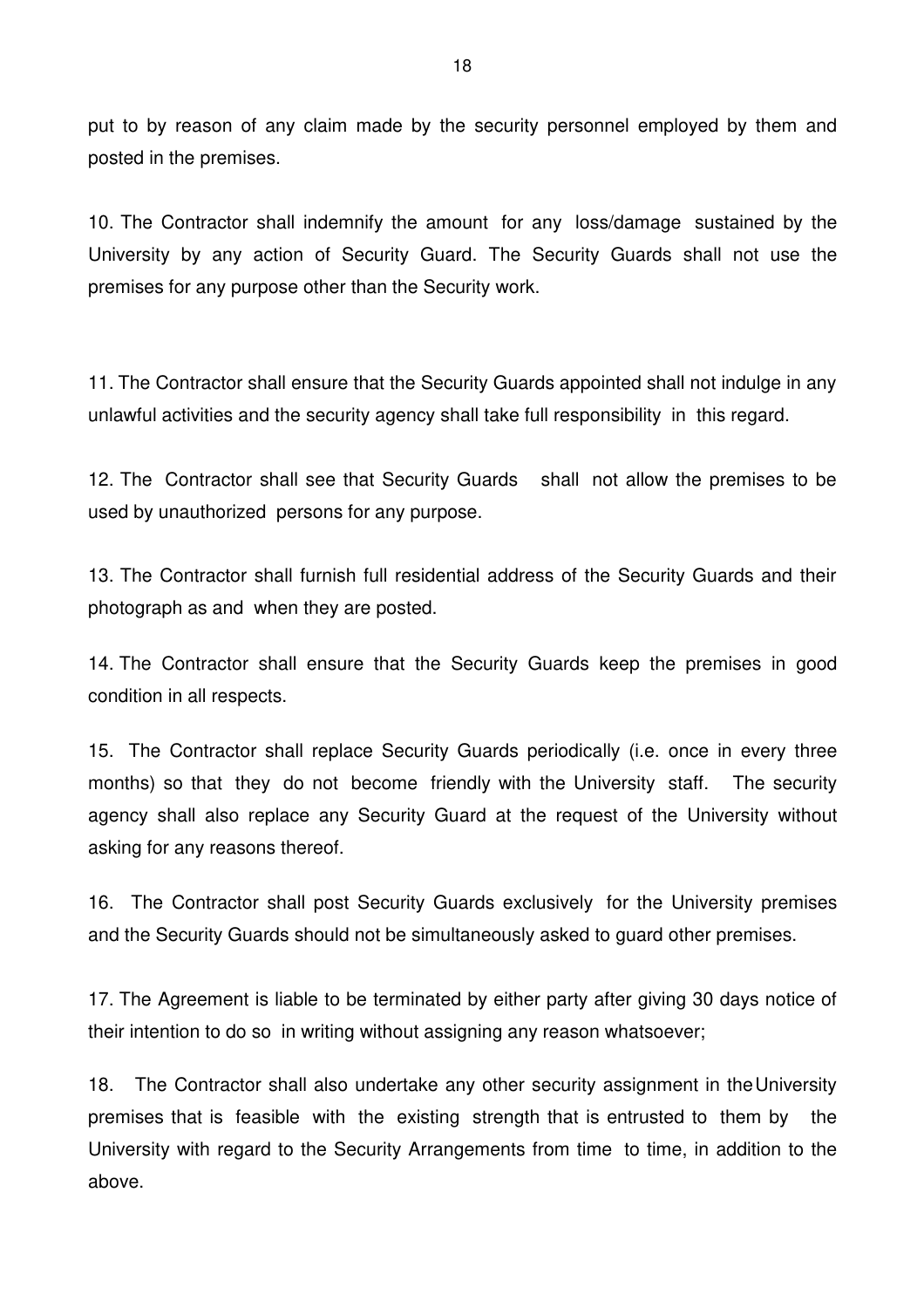19. The Security personal should not disclose any information to unauthorized person.

20. The Contractor which possess license under the Private Security Agencies (Regulation) Act 2005 alone is eligible to obtain tender application.

21. The Tender shall follow the requirements of the Private Security Agencies (Regulation Act) (2005 Central Act.29/2005) and the Tamil Nadu Private Security Agencies Rules 2008.

22. The Earnest Money Deposit remitted by the Contractor vide challon/DD drawn in for Rs. Anallon/DD challon/DD drawn in the for Rs. Anallon/DD completion of the contract period.

23. The University will provide one room free of cost (rent and electricity) to the contractor to facilitate security guards, dress change over and to keep records in safe custody.

#### **24. Insurance:**

a) You should keep the authority indemnified against claims, actions, proceeding brought or instituted against the Head of the Institutions by any of your employees or any third party in connection relating to or arising out of the performance of services under the agreement. The third party insurance shall cover.

i) Personal injury up to INR 5,00,000/-

ii) Property Damage up to INR 10,00,000/-

b) You should indemnify and hold the Head of the Institutions harmless from any and all loss or damage to any of the properties / assets furnished under this contract, and that will be procured and maintained by you during the term of this contract, and any extensions thereof, full insurance acceptable to the Contracting Authority (The Tamil Nadu Dr.M.G.R.Medical University) The insurance coverage shall apply to all workers who are at the operation level of the assets also.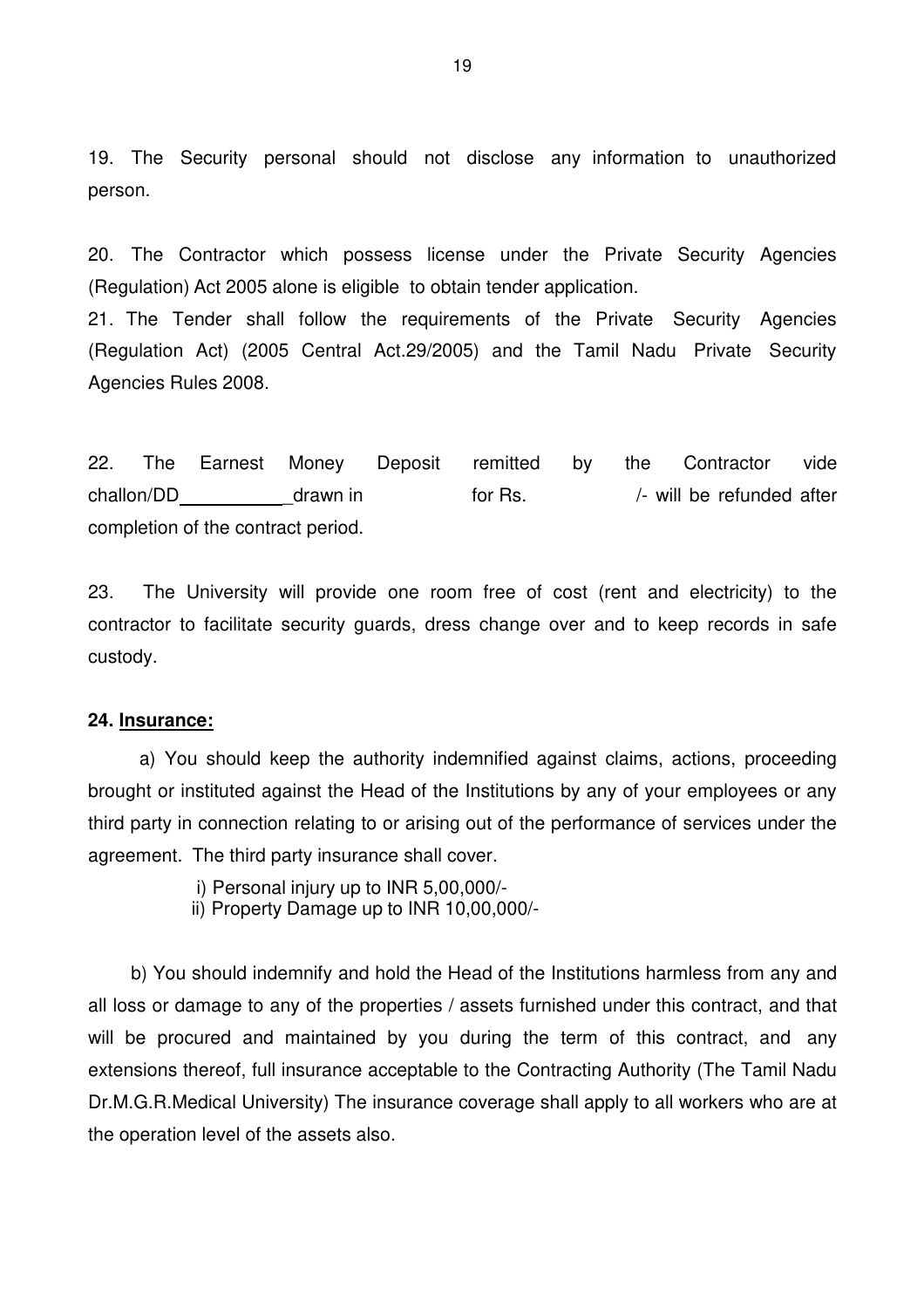c) Prior to the commencement of work here under, you should furnish to the Contracting Authority, (University) a copy of the insurance policy or policies or a certificate of insurance issued by the underwriter (s) showing that the coverage required by this clause has been obtained.

d) Each policy or certificate evidencing the insurance shall contain an endorsement which provides that the insurance company will notify the Contracting Officer, (University) 30 days prior to the effective date of any cancellation or termination of any policy or certificate or any modification of a policy or certificate, which adversely affects the interests of the Department and the institutions in such insurance. The notice shall be sent by registered mail and shall identify this contract, the name and address of the contracting firm, the policy, and the insured.

25. Security Personnel should not allow any visitor or unauthorized person without confirmation of his immediate head Security officer

26. Security Personnel should follow all the policies, procedures, guidelines and rules laid by the University.

27. Security Personnel should use walkie talkie for communication between them.

28. Security personnel background verification certificates should be given for Deployment at our premises within 15 days from the date of deployment.

29. Subsequent replacement the certificate can be produced within 7 days.

30. Security Personnel should not be changed often, if to be changed it should be brought to the notice of the University.

31. Security Personnel should carry/wear proper uniform/ID Card/Baton/. Whistle Jacket/Rain Coats/Gum boot/Walkie-Talkie.

32. Security Personnel should ensure the cars/two wheelers are parked in their respective allotted car slots. This can be done under the supervision of Security Officer/ Commando.

33. Security Personnel should check and ensure the correctness of assets registered in the asset register.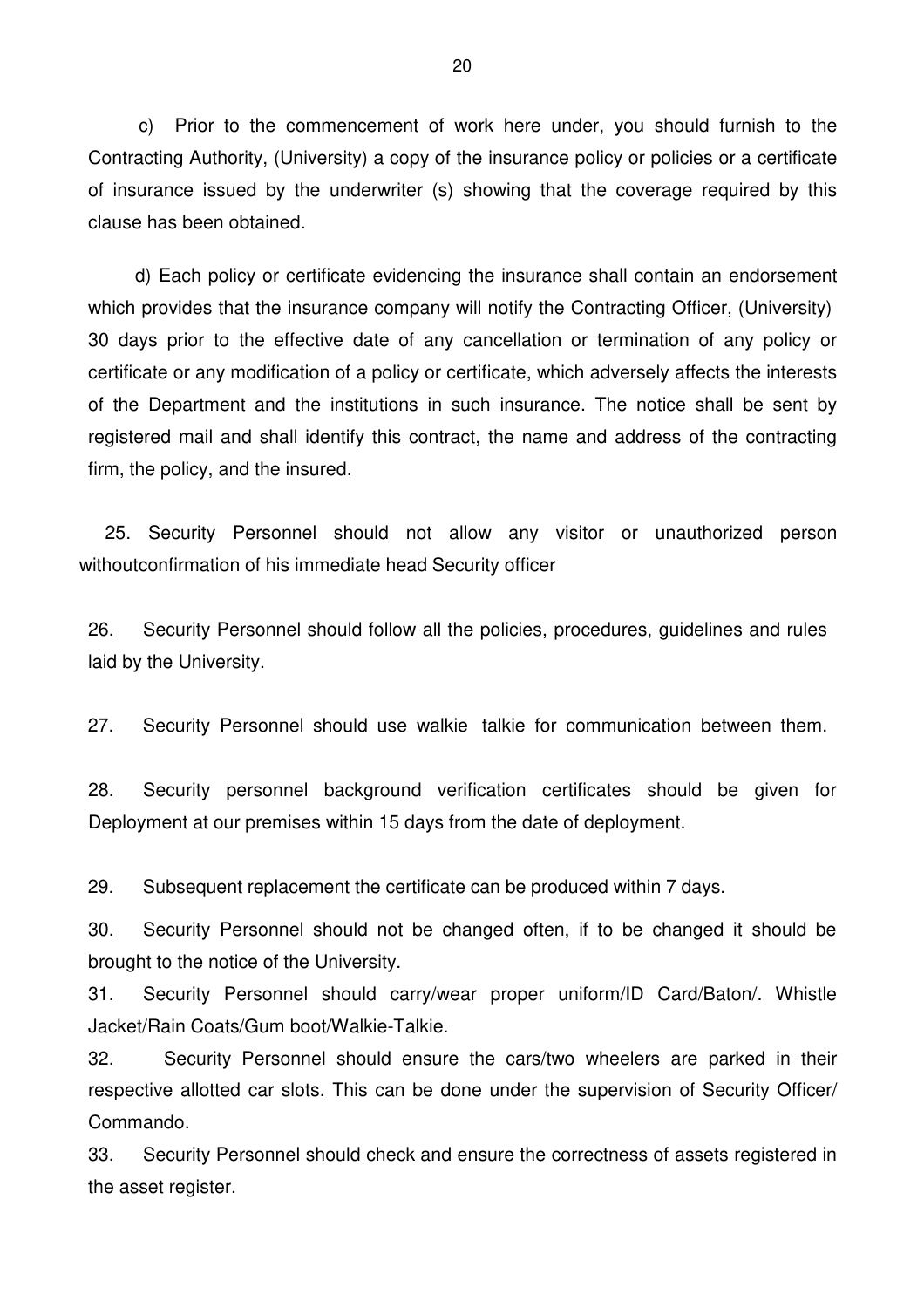34. Security personnel should ensure that Tag with visitor pass be with the visitor while entering the University and at the same time has to get back that while going out.

35. The Contractor shall be responsible for the Security Personnel's payment of Salary/Provident Fund Contribution/ESI and all other statutory requirements. Copy of such remittance will be provided to the UNIVERSITY on any occasion for the purpose of verification, if demanded by the University.

36. The Contractor shall be responsible for the Security of movable and immovable property of the University on the said premises which should be identified to the Contractor by the University physically and handed over by the University to the Contractor in the form of an inventory, which should be regularly updated by the UNIVERSITY. The Contractor will not be responsible for the Security of the materials which are undeclared

37. The Contractor shall contact the person authorized by the University in case of emergency and act according to act according to the instructions.

38. The Contractor shall regulate unauthorized person entry to the University and will maintain an entry/exist book for visitors/vehicles movements/statutory officers movement etc. as directed by the UNIVERSITY.

39. The Contractor shall be responsible for the proper behaviour and conduct of its guards deputed and deployed by them and ensures that they adhere to the rules and regulations of UNIVERSITY in this regard UNIVERSITY shall inform in writing to the Contractor for an act of misbehaviour or indulging in any form of indiscipline of lapse in their duties or sleeping during duty hours or abstaining from duty during duty hours by any Security guards for taking necessary action against them.

40. The Contractor shall provide extra security personnel at the specified place as and when required by the UNIVERSITY at agreed rates the Contractor will have right to shift or shuffle the security guards from the premises of UNIVERSITY and replace with new lot of Security guards for the purpose of internal and external security reasons.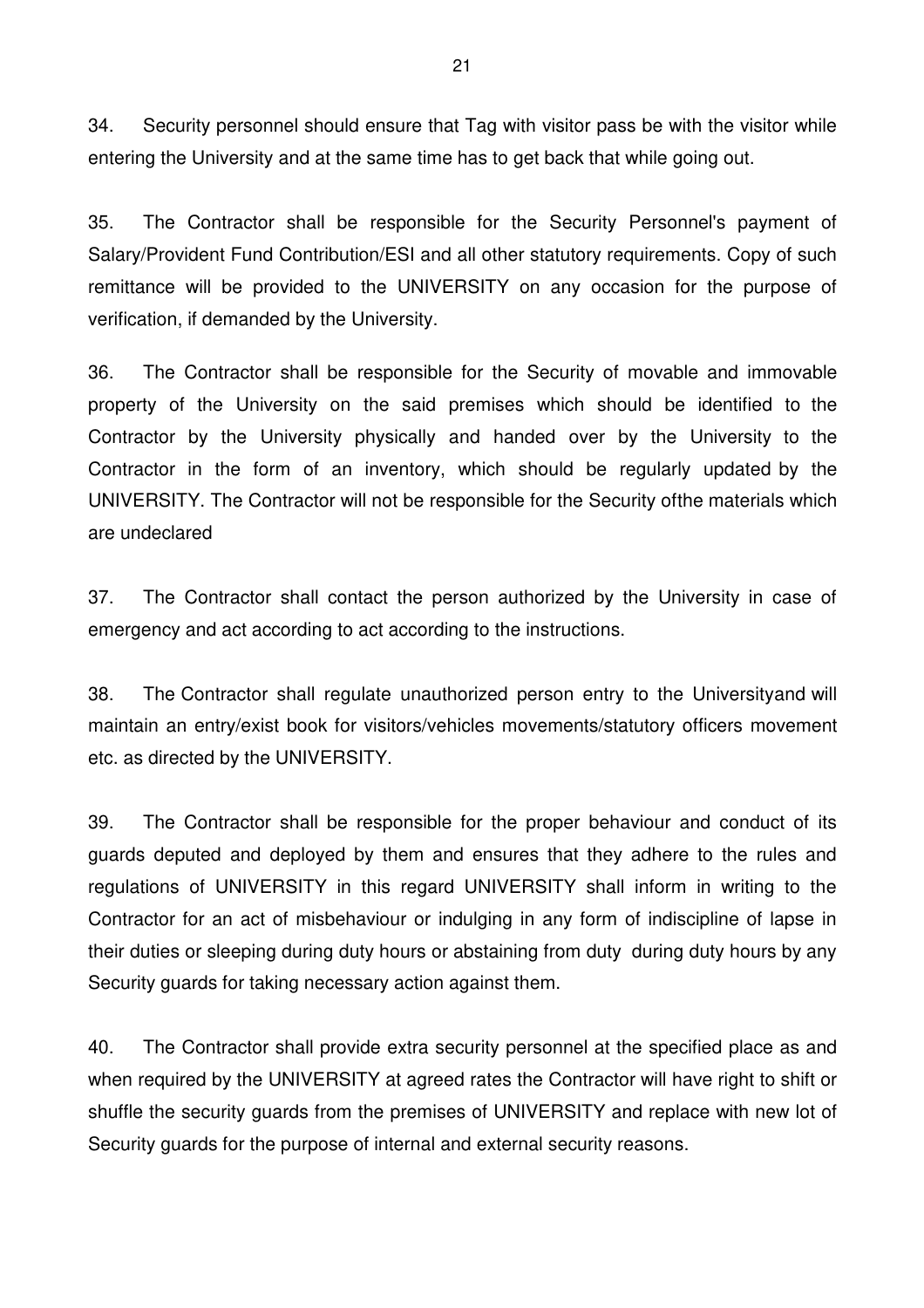41. The Contractor shall ensure that it deploys specially trained and competent security personnel and shall provide such personnel, with such equipments, uniforms and paraphernalia as mentioned in the WORK ORDER.

42. In case the contractor failed to provide security services, the Registrar or anyone duly authorized by him shall have the power to take any action that may be deemed fit in the circumstances of this University.

43. Penalty will be levied at the rate specified in Point No.15 of Tender Document. 10% of the total value of the contract or equal to the actual loss sustained which ever is greater, if any loss or damage is done by the contractor. Besides such performance may entail black listing of the contractor.

44. The contractor shall furnish the bill of cost on completion of one month service. After verification action will be taken by the University for the payment of the bill of cost.

45. The contract or any part share of interest in it, is not to be transferred or assigned by the Agency directly or indirectly or any person or persons whomsoever without the written consent of the Registrar, the Tamil Nadu Dr.M.G.R. Medical university, Chennai – 600 032.

46. Any notice to the contractor shall be deemed to be sufficiently served, if given or left in writing at their usual or last known place of abode or business.

47. Any modification to the terms and conditions shall be made only with the mutual consent of both parties to the agreement.

48. The contractor hereby agrees that he shall not divulge any part of the service transferred to him by the Medical University to any third parties and assures that he will take all necessary steps to prevent theft, accidental disclosure of service by or to any third parties. The contractor also undertakes that the services transferred from the Medical University shall not be duplicated unless it is necessary for execution of the contract. It shall be the primary responsibility of the contractor to provide service. It is the essence of the contract.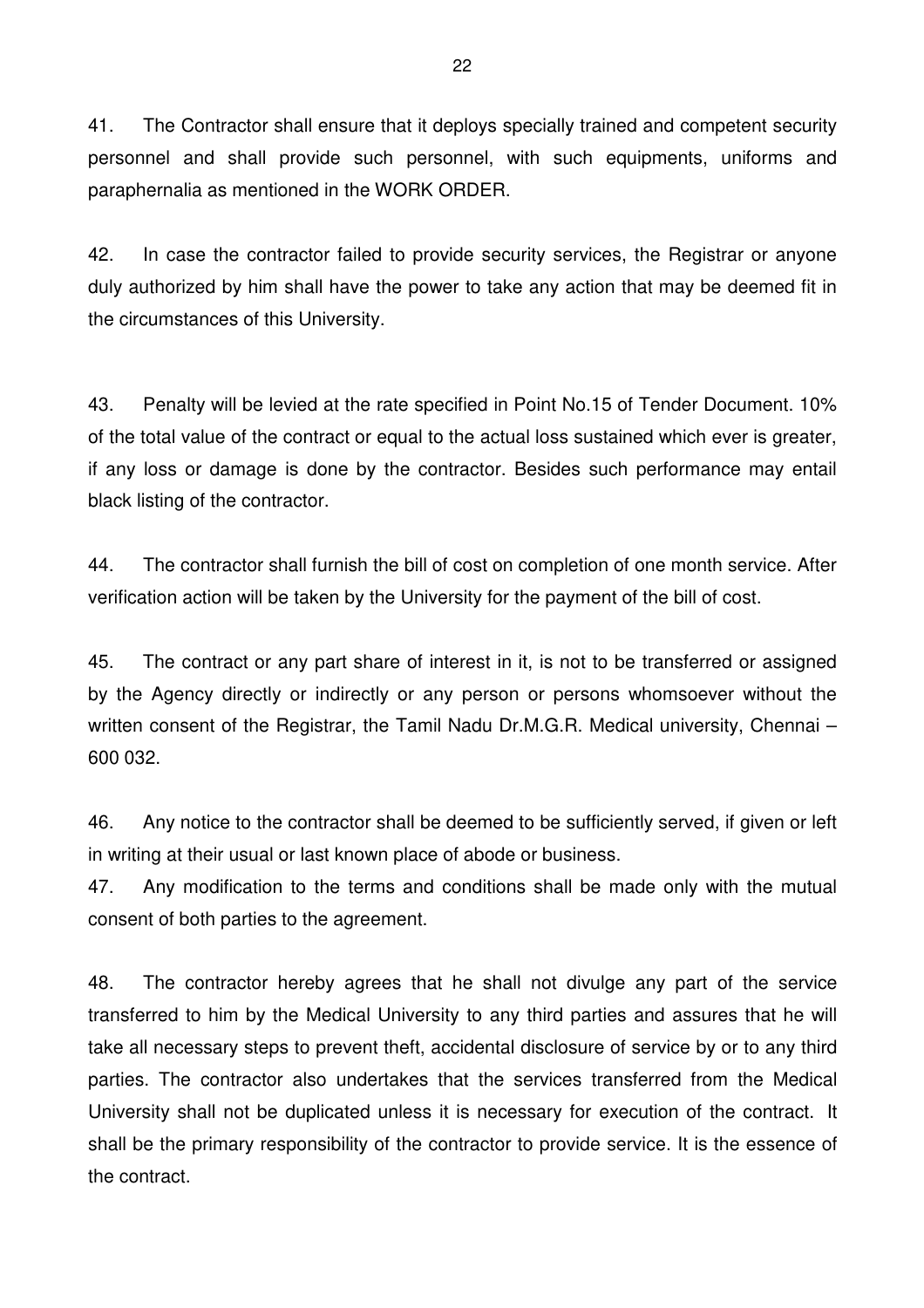49. Both the parties will endeavor to settle any dispute arising out of this contract between them amicably among themselves. If the dispute is not resolved, then the dispute shall be referred to a sole arbitrator appointed by the Medical University and shall be governed by the Arbitration and Conciliation Act, 1996. The Language of the arbitration shall be English and the place of arbitration shall be Chennai.

50. The conditions stipulated in the agreement form should be strictly adhered to and violation of any of the condition(s) will entail termination of the contract without prejudice to the right of the University and to recover any consequential loss from the successful Tenderer.

# **OTHER TERMS AND CONDITIONS**

1. The University has the right to remove any security personnel or other employee on the basis of reasonably considers to be undesirable. Same way the Agency can remove their staff with prior notice of not less than 15 days to the University.

2. The Contractor is responsible for security personnel's personal inquiry/death while performing their duties.

3. All statutory obligation of Security staff should be met by the Contractor

4. Continuous shifts for a single guard is prohibited unless there is emergency.

5. The Contractor should ensure that security personnel deputed/deployed by it to the University do not indulge in or perform act that are unauthorized and in violation of existing rules.

6. The Contractor should not post security guards from other areas unless emergency with approval of the University. The Contractor should ensure that the head count is maintained and should agree for penalty in case of vacant posts.

7. The Contractor should make surprise checks to supervise the performance of their Security staff deployed in the university.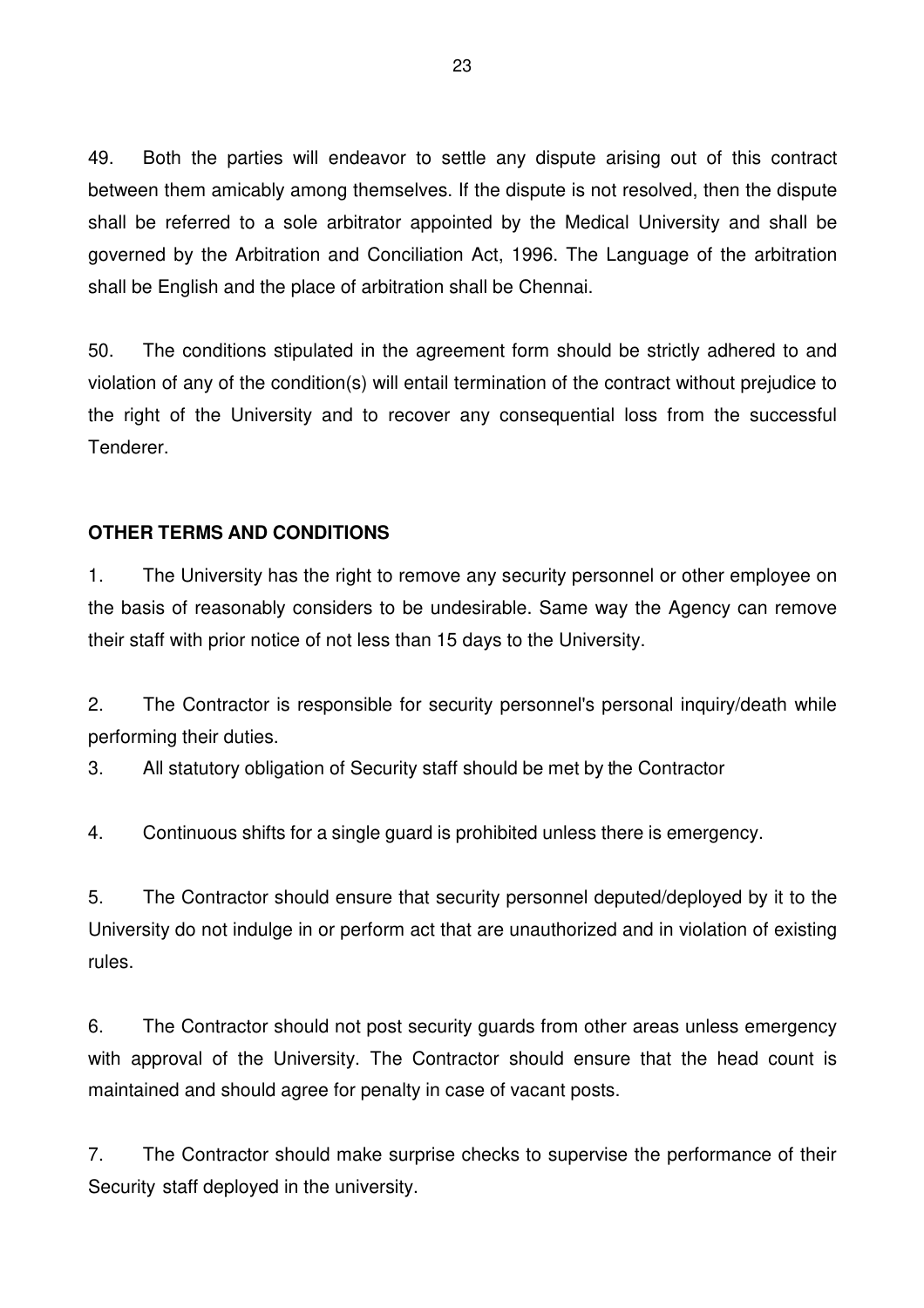# **IN WITNESSES WHEREOF THE PARTIES HAVE SIGNED THIS AGREEMENT ON THE DAY, MONTH AND YEAR FIRST ABOVE WRITTEN.**

#### **WITNESS:**

**2.** 

**1. Signature of the Proprietor with seal of the Contractor** 

#### **ACCEPTANCE**

The Registrar, The Tamil Nadu Dr.M.G.R. Medical University, Chennai hereby accept the contract in accordance with the conditions of contract and work order there to in annexure.

# **REGISTRAR**

**For and on behalf of Purchaser**  The Tamil Nadu Dr.M.G.R. Medical University, Chennai.-32

#### **WITNESS:**

**1.** 

**2.**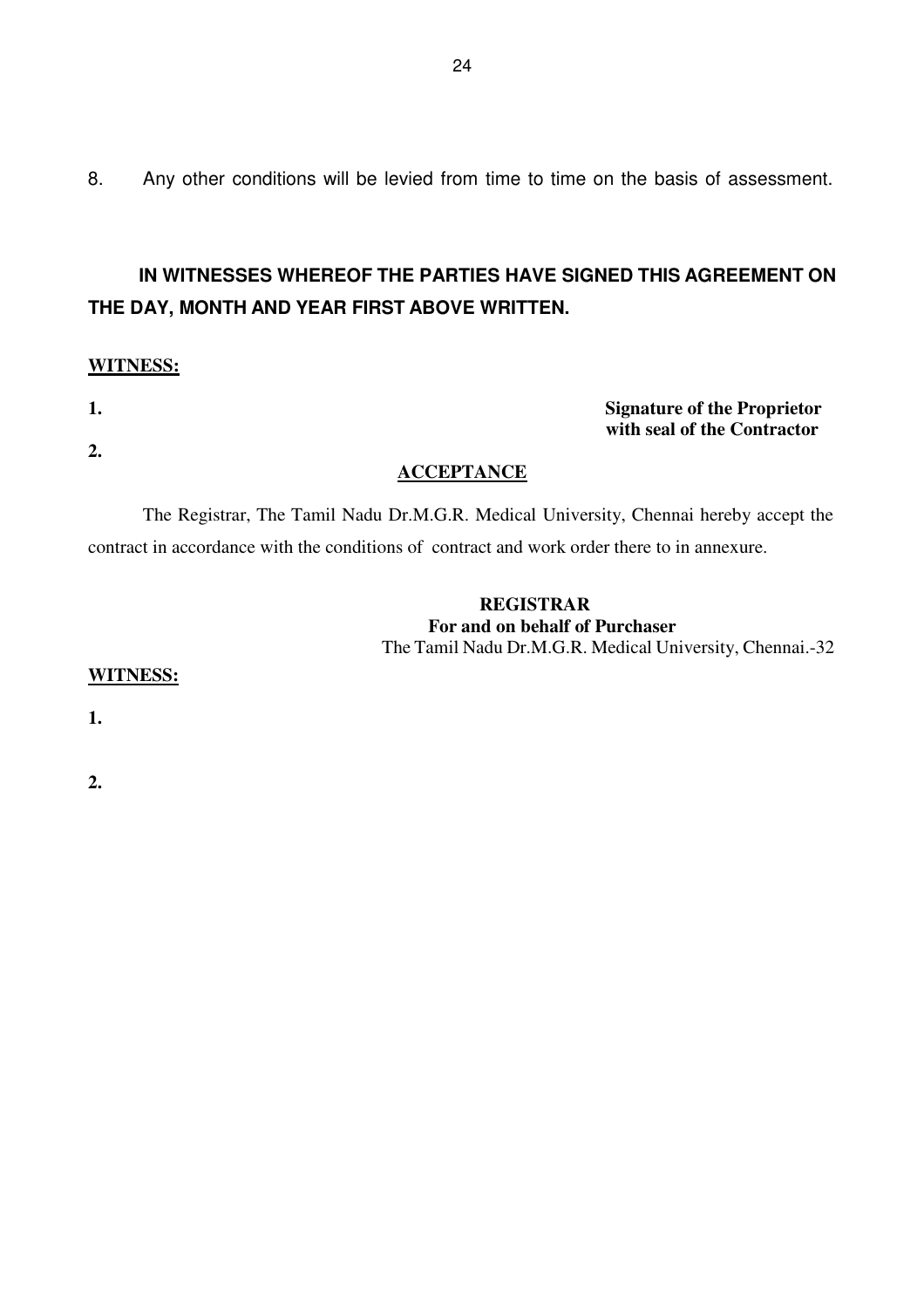# **INSTRUCTION TO FILL THE AGREEMENT**

1. The Agreement should be executed on a Non-Judicial Stamp Paper of Government of Tamil Nadu worh Rs.100/- (Rupees One Hundred only). If Non-Judicial Stamp Paper is not available.

2. The Agreement should be executed in bond paper or in thick papers which may last long and not in thin papers like mani folding sheets etc.,

3. The Agreement apart from Stamp paper should be signed at the bottom of all pages with full signature and date and official seal by both the parties.

4. Signature of witnesses with their addresses should be obtained in the Agreement.

5. Any corrections made in the Agreement should be attested with full signature and date under official seal by both the parties.

6. If the stamp tenderer is the partnership concern the copy of the partnership Deed, Copy of the certificate of Registration should be enclosed with the Tender Document.

7. If the tenderer is Private Limited (or) Public Limited Company copy of the certificate of incorporation, copy of memorandam and article of association and Board resolution the particular director should sign in the Tender Document.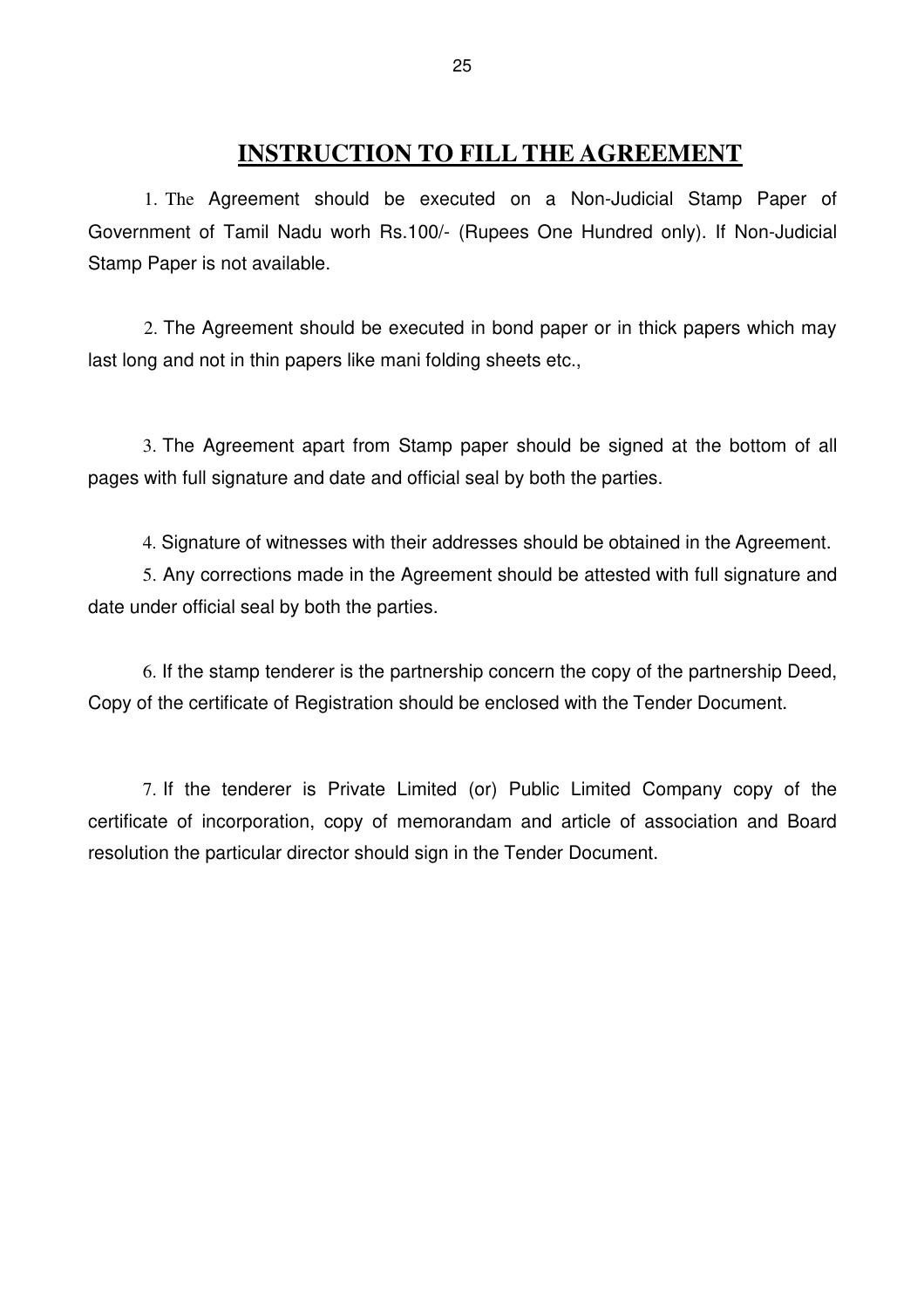#### **ANNEXURE IIII COMMERCIAL BID**

#### **TENDER SCHEDULE**

Cost of Charges for Providing Security Arrangements in the Tamil Nadu Dr. M.G.R. Medical University Buildings, Vice-Chancellor's Residence, Department of Transfusion Medicine, Department of AYUSH, Virtual Library, University Library, Silver Jubilee Auditorium and Guest House other construction areas fixtures and fittings in its campus.

Name of the Security Agency :

a) Agree to provide Security arrangement and to perform duty on all days including Sundays and National Holidays and carry out the instructions that may be given by the University from time to time and as per the tender documents.

b) Agree to provide Security Arrangements round the clock as follows:

(c) To provide Security Arrangements round the clock as follows:

University Building ,Library & Department of Transfusion Medicine:

| I Shift $-6.00$ a.m to 6.00 p.m<br>II Shift $-6.00$ p.m. to 6.00 a.m.                                            | :15 Security Guards<br>: 6 Security Guards               |
|------------------------------------------------------------------------------------------------------------------|----------------------------------------------------------|
| Silver Jubilee Auditorium and Guest House<br>Residence of the V.C<br>for two shifts.                             | : 2 Security Guardsfor two shifts<br>: 2 Security Guards |
| Total                                                                                                            | 25 Security Guards                                       |
| Cost of Service for each )<br>Rs.<br>$\mathbf{I}$<br>Security Guard per month)<br>per shift of eight hours       | (Rupees                                                  |
| ii) Cost of Service for each<br>Rs.<br>$\rightarrow$<br>Security Guard per month)<br>per shift of twelve hours ) | (Rupees                                                  |
| iii) Other charges if any<br>Rs.<br>preferred by the Security)<br>Service                                        | (Rupees                                                  |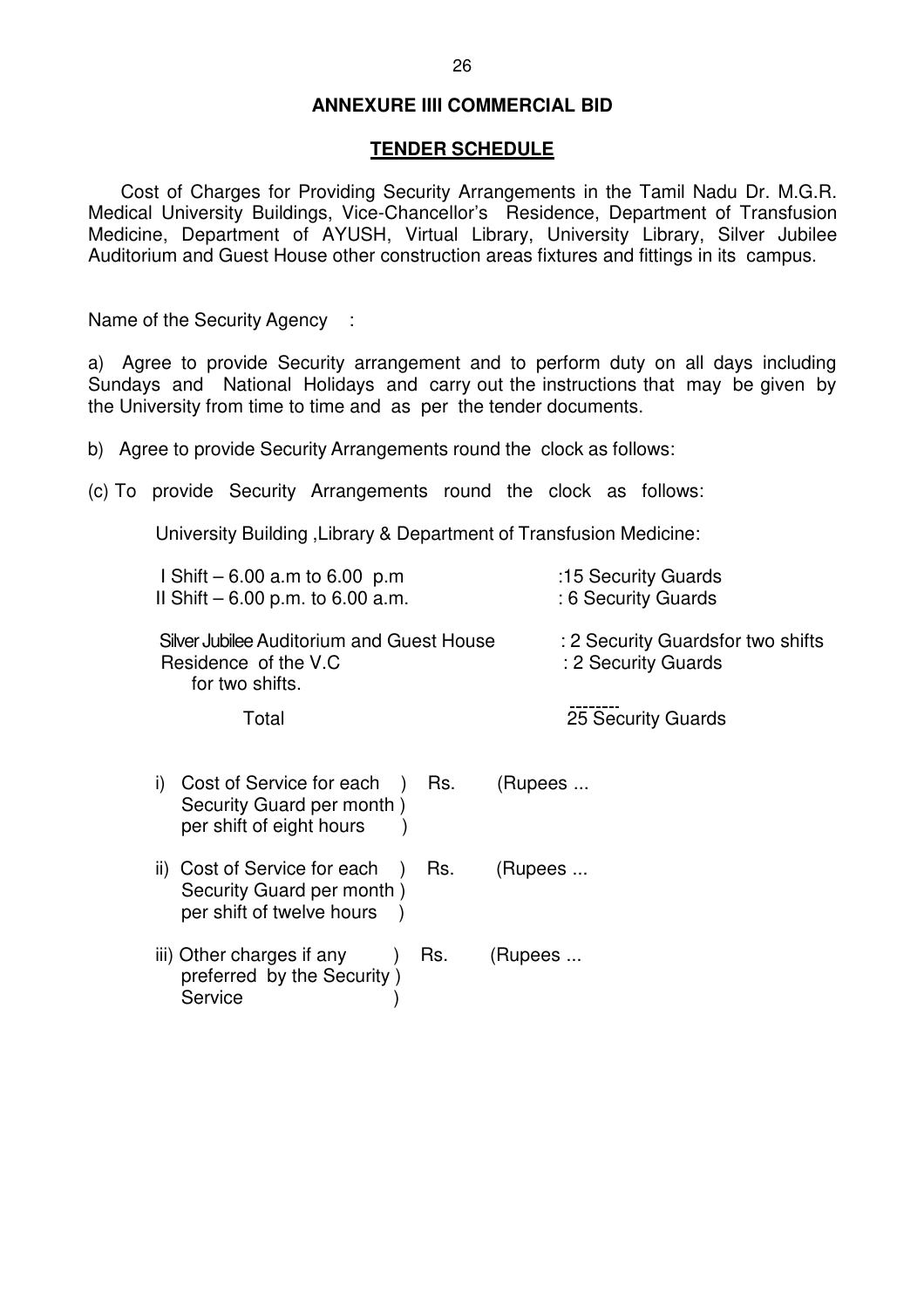## **CERTIFICATE OF TENDERER**

I/WE HAVE GONE THROUGH THE TERMS AND CONDITIONS AND WILL ABIDE BY THEM AS LAID DOWN ABOVE AND IN OTHER SECTIONS OF THIS TENDER DOCUMENT.

I/WE HEREBY DECLARE THAT THE PARTICULARS FURNISHED BY US IN THIS OFFER ALL TRUE TO THE BEST OF MY/OUR KNOWLEDGE AND WE ACCEPT THAT IF AT ANY STAGE THE INFORMATION FURNISHED ARE FOUND TO BE INCORRECT OR FALSE WE ARE LIABLE FOR DISQUALIFICATION FOR THIS TENDER AND ALSO LIABLE FOR ANY PENAL ACTION THAT MAY ARISE DUE TO THE ABOVE.

> Signature of proprietor & Seal of Security Agency

Date : Place :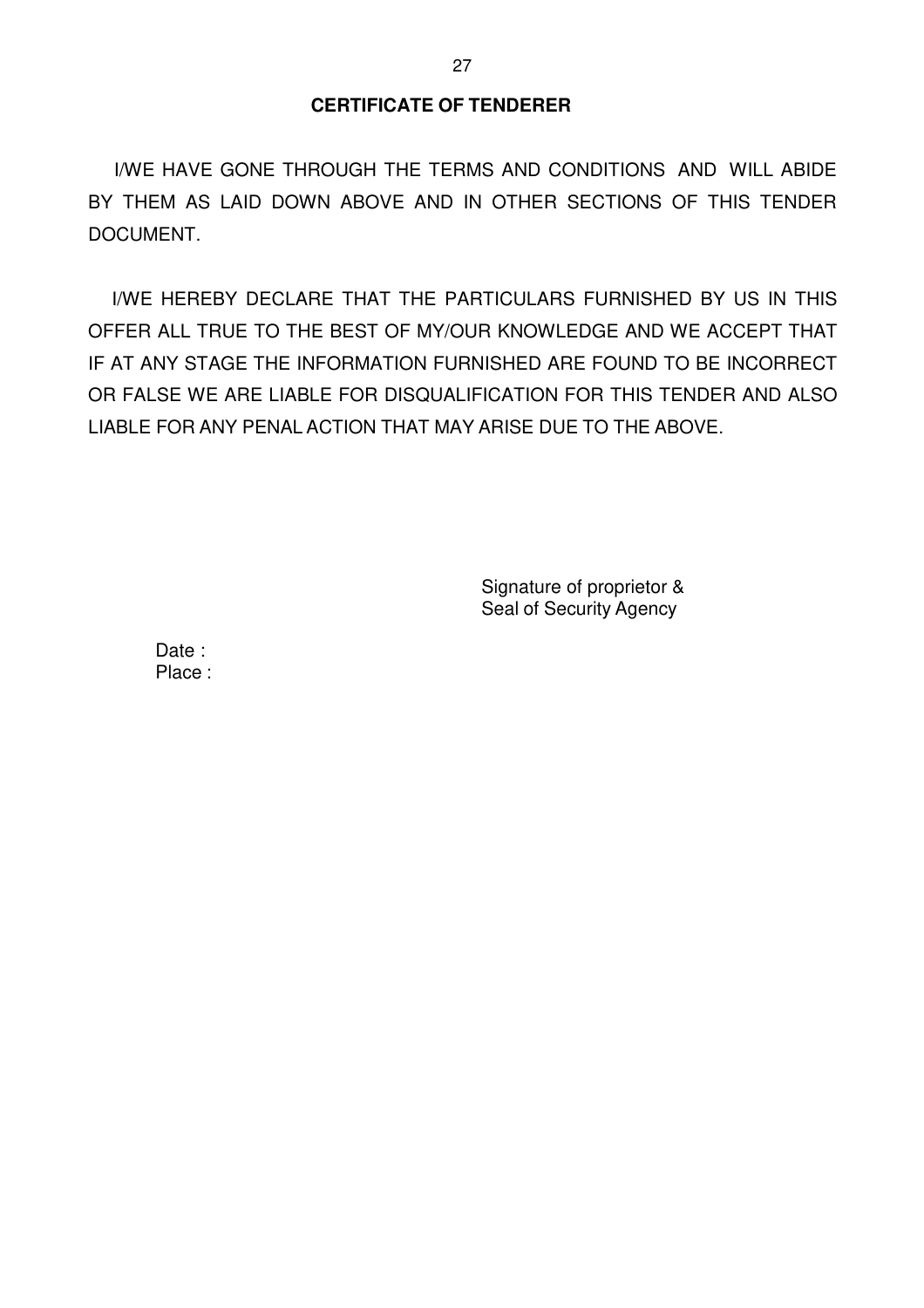#### **ANNEXURE IV**

#### **A. SPECIAL TERMS AND CONDITIONS**

PROVIDING SECURITY ARRANGEMENTS IN THE UNIVERSITY BUILDING, VICE-CHANCELLOR'S RESIDENCE, DEPARTMENT OF TRANSFUSION MEDICINE, DEPARTMENT OF AYUSH, VIRTUAL LIBRARY, UNIVERSITY LIBRARY, CAR PARKING / VEHICLE STAND, SILVER JUBILEE AUDITORIUM, GUEST HOUSE AND OTHER CONSTRUCTION AREAS, FIXTURES AND FITTINGS IN ITS CAMPUS

1. The Contractor has to render the security services to the Tamil Nadu Dr.M.G.R. Medical University, Chennai for a period of two years from the commencement of work in this University as described below:-.

(a) to post at the above premises only male persons in the age group of 20 to 45 years possessing sound health, good physique and free from disease as Security Guards.

(b) to regulate entry of persons to and from the office by verifying the Identity Cards, authorised visitors slips and not allowing unauthorised persons;

c) to safeguard the property/materials (movable and immovable) in the above premises against any theft, pilferage, burglary, conspiracy, mischief and misuse.

d) To provide Security Arrangements round the clock as follows:

University Building ,Library & Department of Transfusion Medicine:

| I Shift $-6.00$ a.m to 6.00 p.m                                                     | 15 Security Guards                                     |
|-------------------------------------------------------------------------------------|--------------------------------------------------------|
| II Shift $-6.00$ p.m. to 6.00 a.m.                                                  | <b>6 Security Guards</b>                               |
| Silver Jubilee Auditorium, Guest House:<br>Residence of the V.C.<br>for two shifts. | 2 Security Guardsfor two shifts<br>: 2 Security Guards |
| Total                                                                               | 25 Security Guards                                     |

The Contractor shall perform their duty on all days including Sundays and National Holidays and carry out the instructions that may be given by the authorities of the University from time to time.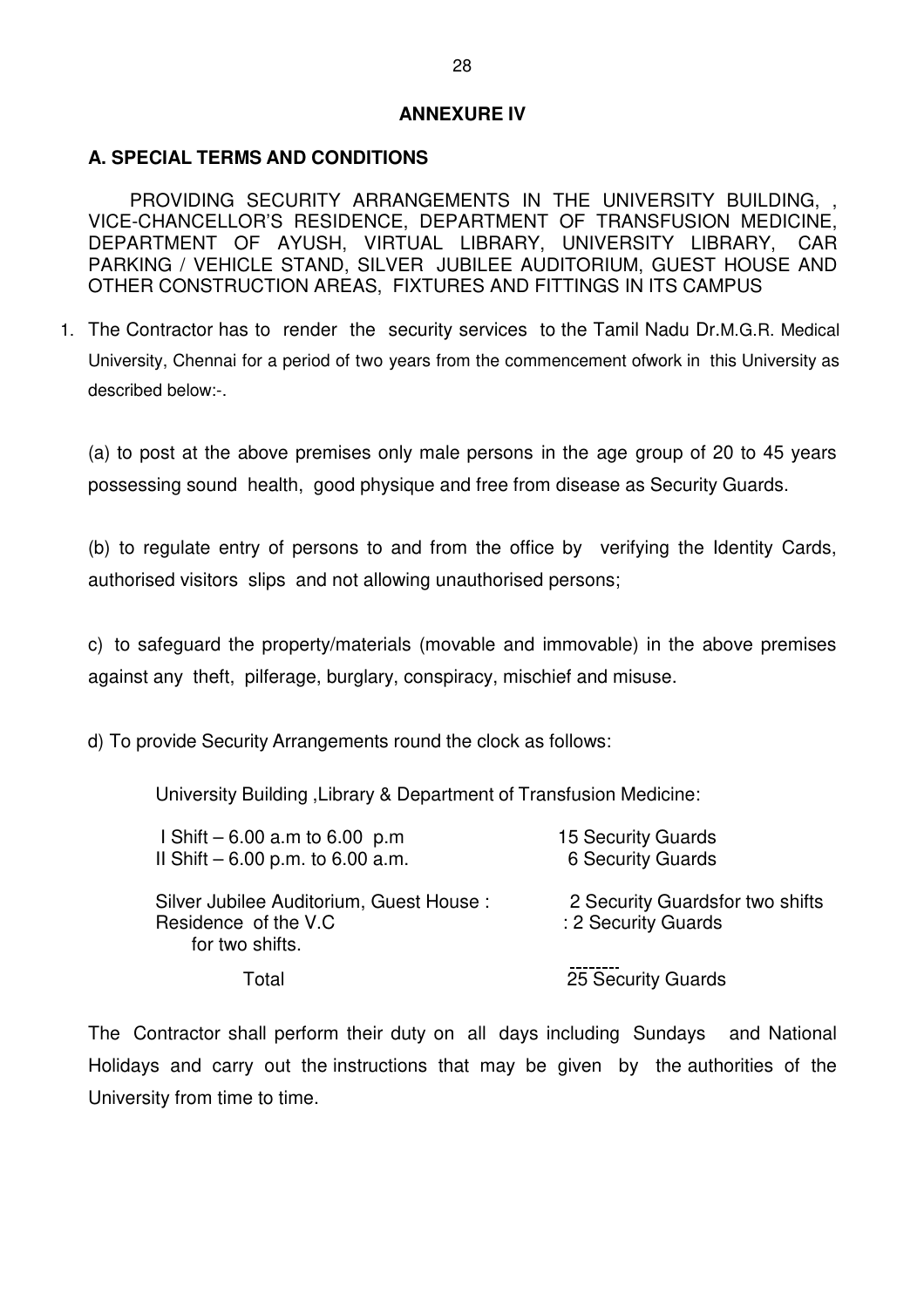2. The Contractor will provide Security Guards as mentioned above and the requirements will be reviewed from time to time. The University reserves its right to increase or decrease the number of the Security personnel provided by the security agency and the security agency will provide such strength of Security guards as may be directed by authorities of the University at the cost mentioned in clause 3 below.

3. The Contractor shall mention the cost of Services as per the Minimum Wages Act/Labour Law per month for shift of Eight hours/Twelve hours duty for each Security Guard. This is inclusive of all charges like Salary, Allowances, Provident Fund Contributions, E.S.I. Contributions, Leave Salary, Bonus, Gratuity and other Statutory Payments etc., The University shall not be liable or responsible for such payments. The security agency shall ensure that the Security Guards do not approach the University for any payment on any ground.

4. The cost of services mentioned by the Contractor in clause 3 above would befirm and stable during the complete period of contract and the security agency will not ask the University for any increase in this regard during the currency of the contract for any reason whatsoever.

5. The Contractor shall provide tidy Uniforms as desired by the University to the security personnel deputed for security arrangements at the premises at their own cost. The uniform shall be as follows:

 Full Trousers, collar slack, shirt tucked in, cap, shoe, Badge, belt. And gum boot for night shift securities.

6. The Contractor shall be responsible for the proper conduct of the security personnel and it shall be the responsibility of the Contractor to have proper control and supervision of the security personnel provided in the premises and the security agency shall ensure that the security personnel employed by them and provided in the premises shall discharge their duties efficiently and diligently.

7. The Contractor shall make necessary arrangements for frequent and surprise checks and supervision of the Security Personnel posted for the Security at the premises at least thrice a week.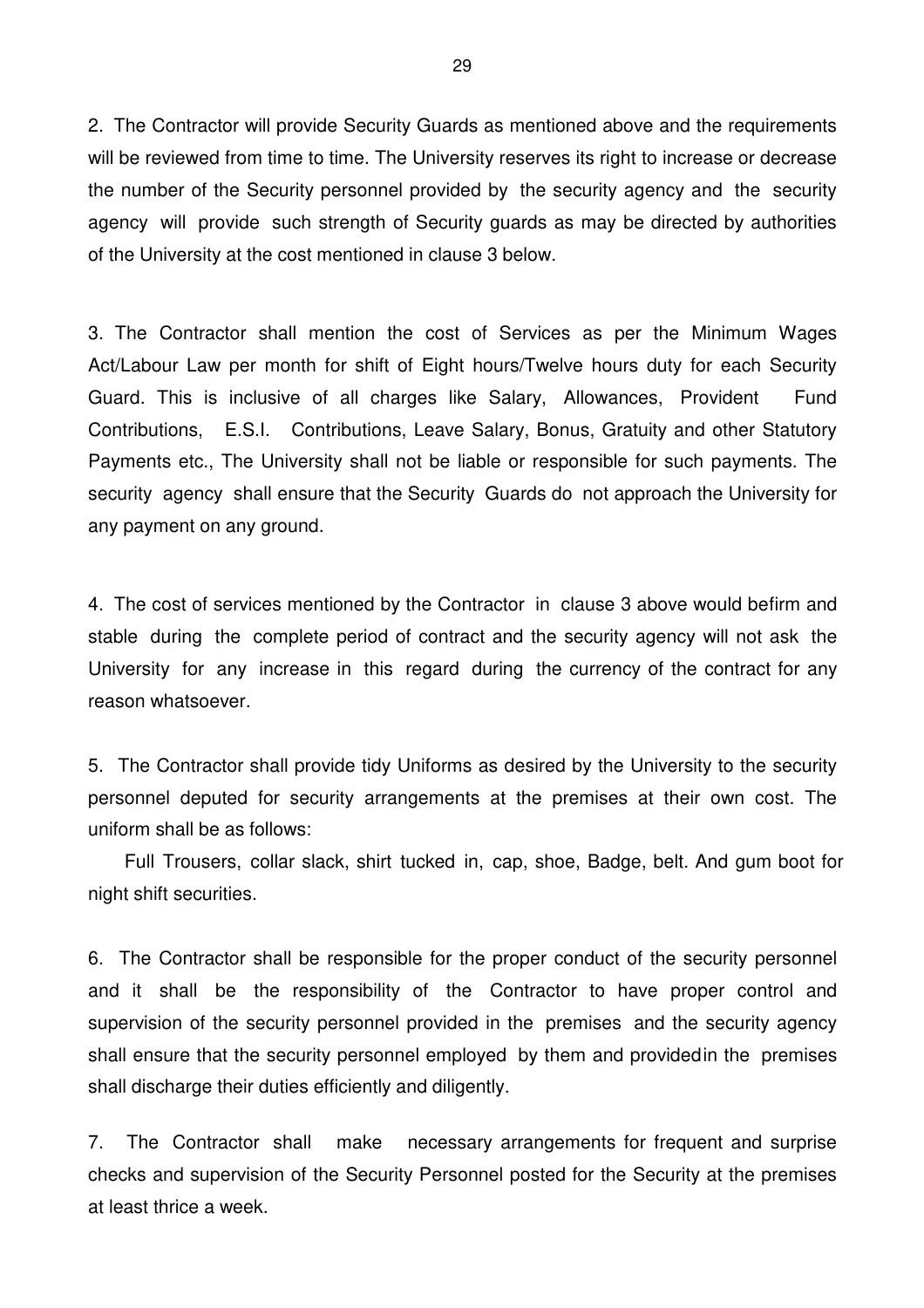8. The University shall not in any way be liable for any injury, loss or damage sustained by the security personnel in carrying out their duties.

9. The Contractor shall agree that the persons employed by them and posted in the premises shall not have any claim whatsoever against the University and the Contractor should undertake to indemnify the University against any loss or damage that it may be put to by reason of any claim made by the security personnel employed by them and posted in the premises.

10. The Contractor shall indemnify the amount for any loss/damage sustained by the University by any action of Security Guard. The Security Guards shall not use the premises for any purpose other than the Security work.

11. The Contractor shall ensure that the Security Guards appointed shall not indulge in any unlawful activities and the security agency shall take full responsibility in this regard.

12. The Contractor shall see that Security Guards shall not allow the premises to be used by unauthorised persons for any purpose.

13. The Contractor shall furnish full residential address of the Security Guards and their photograph as and when they are posted.

14. The Contractor shall ensure that the Security Guards keep the premises in good condition in all respects.

15. The Contractor shall replace Security Guards periodically (i.e. once in every three months) so that they do not become friendly with the University staff. The Contractor shall also replace any Security Guard at the request of the University without asking for any reasons thereof.

16. The Contractor shall post Security Guards exclusively for the University premises and the Security Guards should not be simultaneously asked to guard other premises.

17. The Agreement is liable to be terminated by either party after giving 30 days notice of their intention to do so in writing without assigning any reason whatsoever;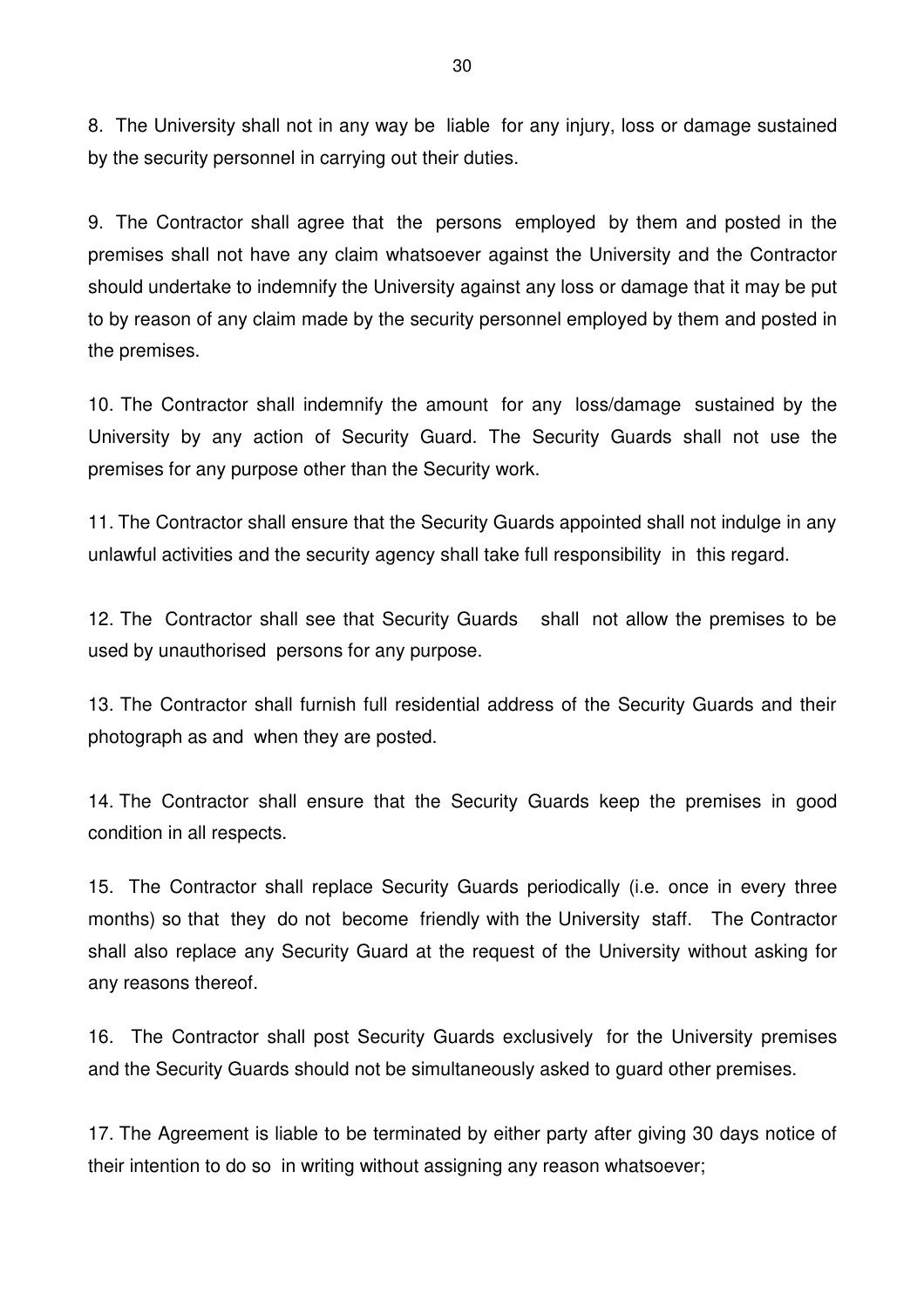18. The Contractor shall also undertake any other security assignment in the University premises that is feasible with the existing strength that is entrusted to them by the University with regard to the Security Arrangements from time to time, in addition to the above.

19. The Security personal should not disclose any information to unauthorized person.

20. The Contractor which possess license under the Private Security Agencies (Regulation) Act 2005 alone is eligible to obtain tender application.

21. The Tender shall follow the requirements of the Private Security Agencies (Regulation Act) (2005 Central Act.29/2005) and the Tamil Nadu Private Security Agencies Rules 2008.

22. The Earnest Money Deposit remitted by the Contractor vide challon /DD \_\_drawn in for Rs. 4. The Manuson of the funded after completion of the contract period.

23. The University will provide one room free of cost (rent and electricity) to the contractor to facilitate security guards, dress change over and to keep records in safe custody.

#### **24. Insurance:**

a) You should keep the authority indemnified against claims, actions, proceeding brought or instituted against the Head of the Institutions by any of your employees or any third party in connection relating to or arising out of the performance of services under the agreement. The third party insurance shall cover.

i) Personal injury up to INR 5,00,000/-

ii) Property Damage up to INR 10,00,000/-

b) You should indemnify and hold the Head of the Institutions harmless from any and all loss or damage to any of the properties / assets furnished under this contract, and that will be procured and maintained by you during the term of this contract, and any extensions thereof, full insurance acceptable to the Contracting Authority The Tamilnadu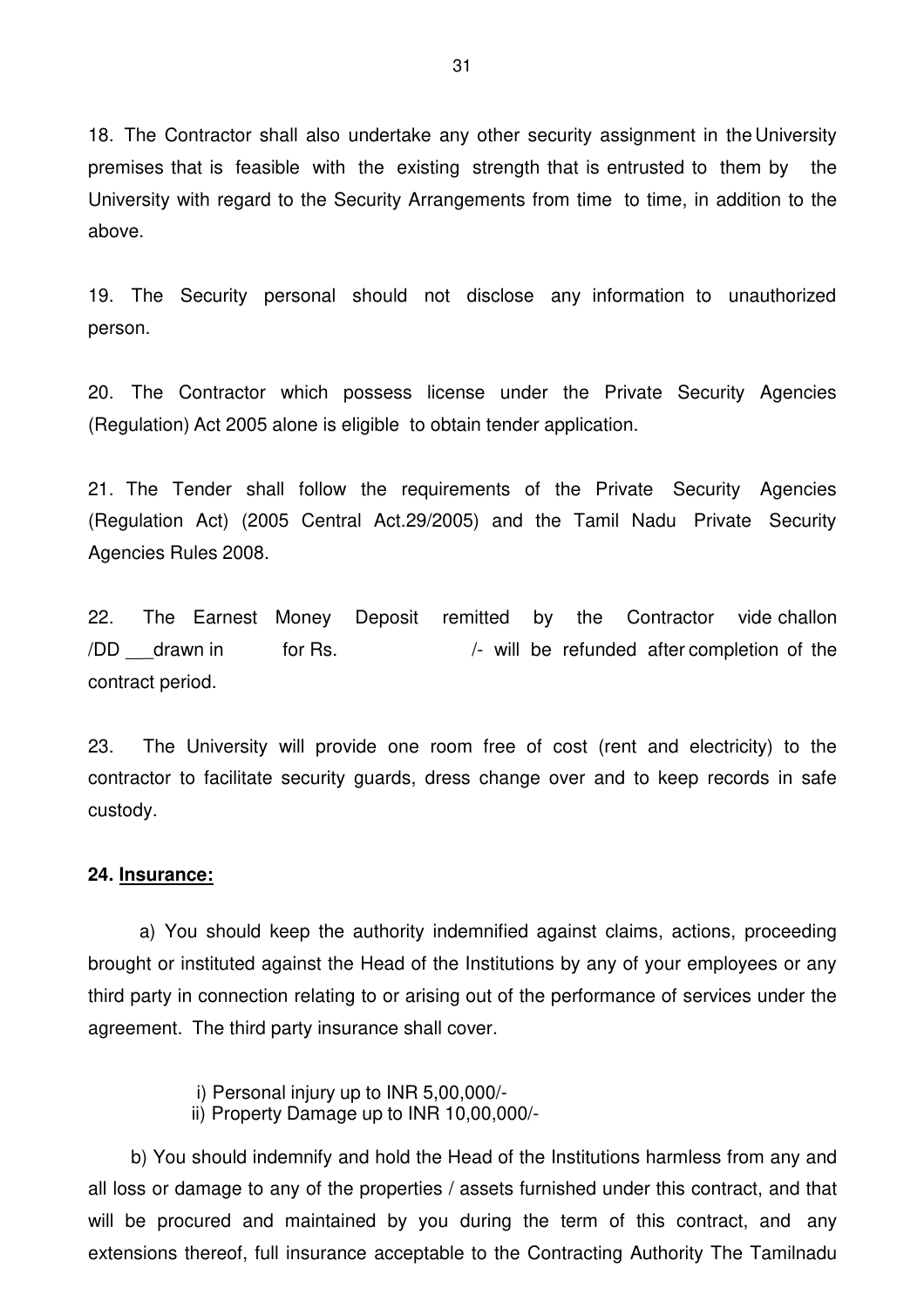Dr.M.G.R.Medical University) The insurance coverage shall apply to all workers who are at the operation level of the assets also.

c) Prior to the commencement of work here under, you should furnish to the Contracting Authority, (University) a copy of the insurance policy or policies or a certificate of insurance issued by the underwriter (s) showing that the coverage required by this clause has been obtained.

d) Each policy or certificate evidencing the insurance shall contain an endorsement which provides that the insurance company will notify the Contracting Officer, (University) 30 days prior to the effective date of any cancellation or termination of any policy or certificate or any modification of a policy or certificate, which adversely affects the interests of the Department and the institutions in such insurance. The notice shall be sent by registered mail and shall identify this contract, the name and address of the contracting firm, the policy, and the insured.

e) In addition to the above the hospital authority may enter into a comprehensive insurance for all the critical equipment including the building structure. You must identify such critical areas of the premises that needs to be insured and submit the necessary details to the authority for necessary action (if required).

25. Security Personnel should be always alert, vigilant and take all necessary precautionary steps to protect the safety and security of the university and their property round the clock in their interest of University.

26. Security Personnel should not allow any visitor or unauthorized person without confirmation of his immediate head Security officer

27. Security Personnel should follow all the policies, procedures, guidelines and rules laid by the University.

28. Security Personnel should use walkie talkie for communication between them.

29. Security personnel background verification certificates should be given for Deployment at our premises within 15 days from the date of deployment.

30. Subsequent replacement the certificate can be produced within 7 days.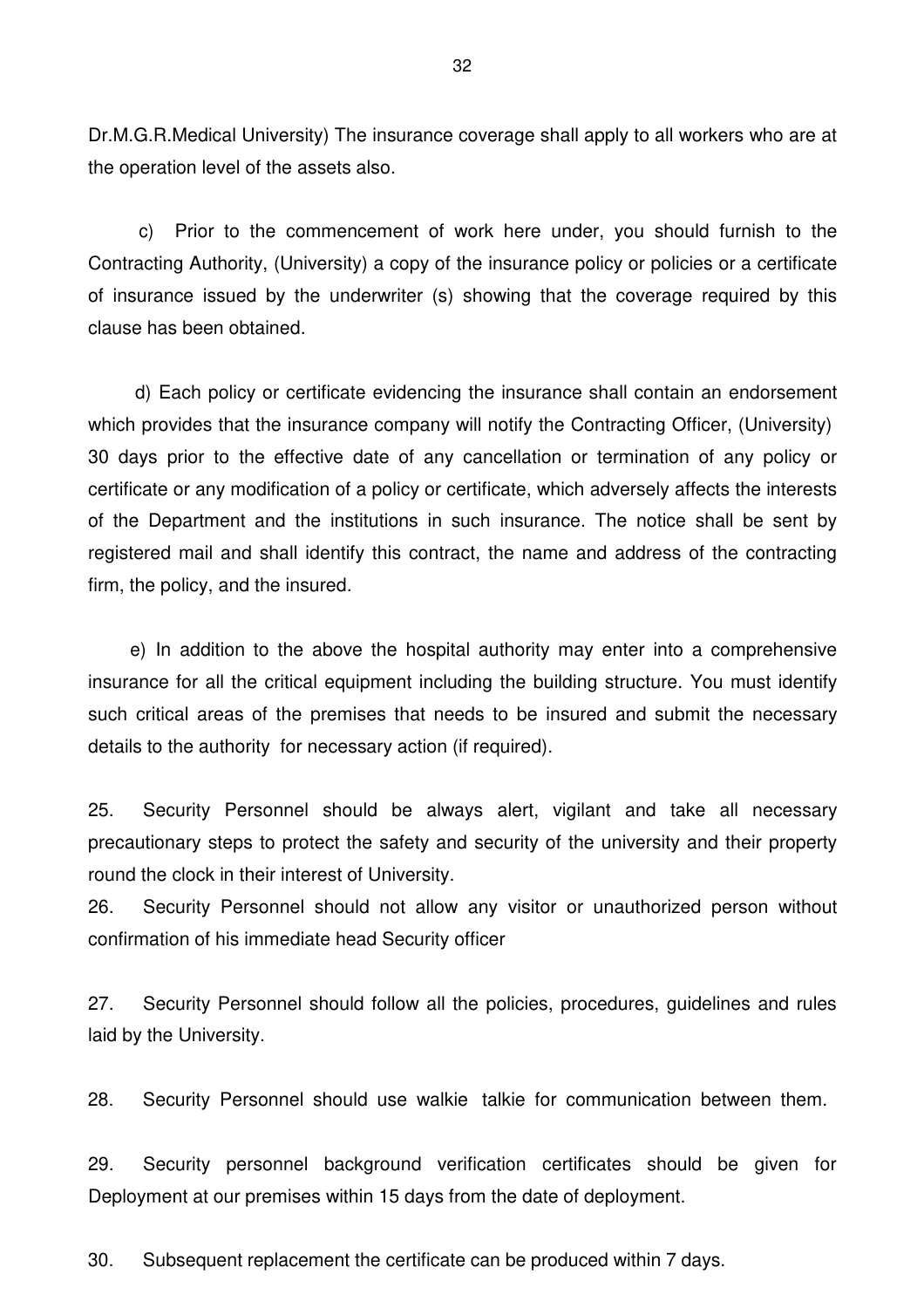31. Security Personnel should not be changed often, if to be changed it should be brought to the notice of the University.

32. Security Personnel should carry/wear proper uniform/ID Card/Baton/. Whistle Jacket/Rain Coats/Gum boot/Walkie-Talkie.

33. Security Personnel should ensure the cars/two wheelers are parked in their respective allotted car slots. This can be done under the supervision of Security Officer/ Commando.

34. Security Personnel should check and ensure the correctness of assets registered in the asset register.

35. Security personnel should ensure that Tag with visitor pass be with the visitor while entering the University and at the same time has to get back that while going out.

36. The Contractor shall be responsible for the Security Personnel's payment of Salary/Provident Fund Contribution/ESI and all other statutory requirements. Copy of such remittance will be provided to the UNIVERSITY on any occasion for the purpose of verification, if demanded by the University.

37. The Contractor shall be responsible for the Security of movable and immovable property of the University on the said premises which should be identified to the Contractor by the University physically and handed over by the University to the Contractor in the form of an inventory, which should be regularly updated by the UNIVERSITY. The Contractor will not be responsible for the Security of the materials which are undeclared

38. The Contractor shall contact the person authorized by the University in case of emergency and act according to act according to the instructions.

39. The Contractor shall regulate unauthorized person entry to the University and will maintain an entry/exist book for visitors/vehicles movements/statutory officers movement etc. as directed by the UNIVERSITY.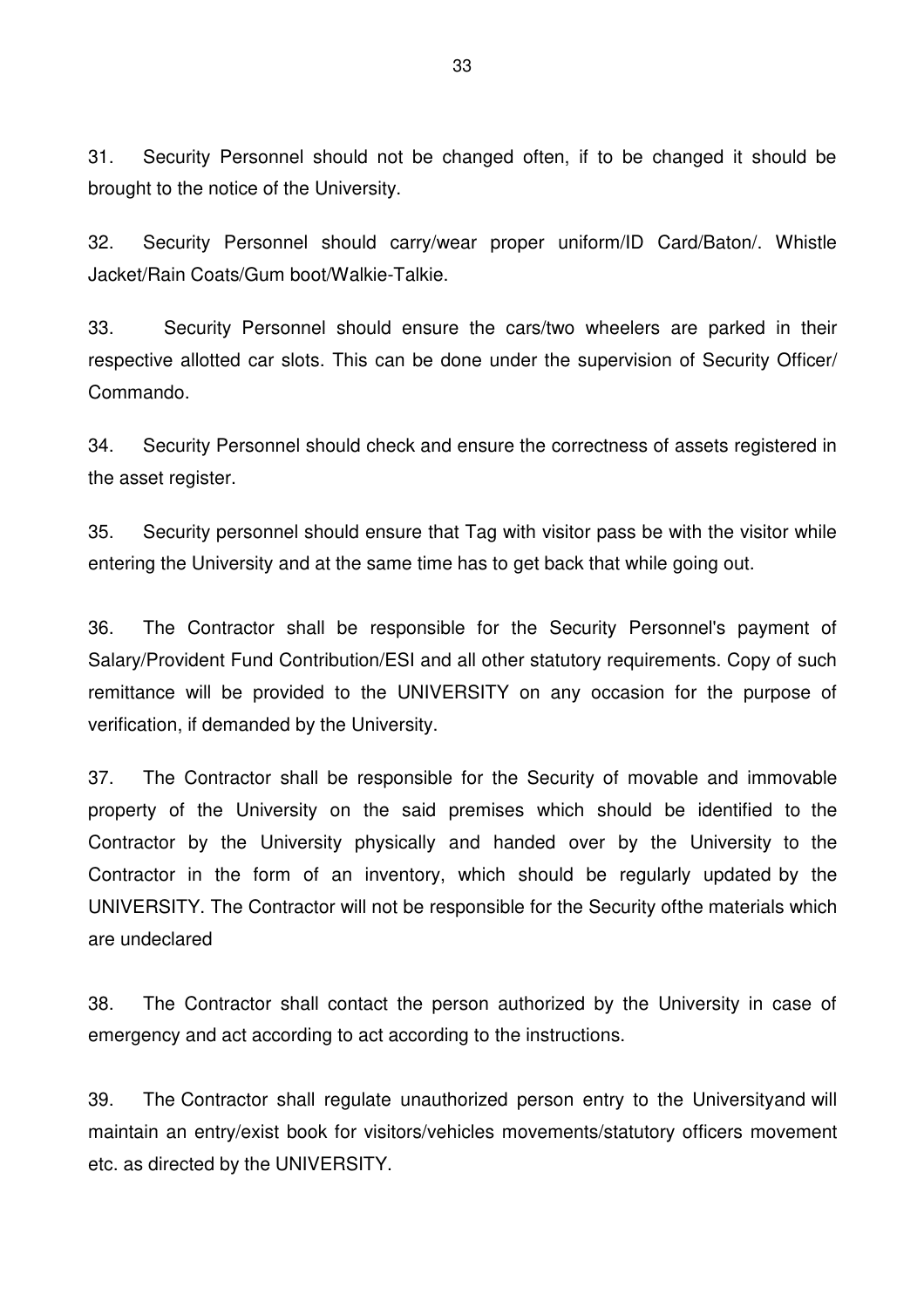40. The Contractor shall be responsible for the proper behaviour and conduct of its guards deputed and deployed by them and ensures that they adhere to the rules and regulations of UNIVERSITY in this regard UNIVERSITY shall inform in writing to the Contractor for an act of mis-behaviour or indulging in any form of indiscipline of lapse in their duties or sleeping during duty hours or abstaining from duty during duty hours by any Security guards for taking necessary action against them.

41. The Contractor shall provide extra security personnel at the specified place as and when required by the UNIVERSITY at agreed rates. The Contractor will have right to shift or shuffle the security guards from the premises of UNIVERSITY and replace with new lot of Security guards for the purpose of internal and external security reasons.

42. The Contractor shall ensure that it deploys specially trained and competent security personnel and shall provide such personnel, with such equipments, uniforms and paraphernalia as mentioned in the WORK ORDER.

# **OTHER TERMS AND CONDITIONS**

1. The University has the right to remove any security personnel or other employee on the basis of reasonably considers to be undesirable. Same way the Contractor can remove their staff with prior notice of not less than 15 days to the University.

2. The Contractor is responsible for security personnel's personal inquiry/death while performing their duties.

3. All statutory obligation of Security staff should be met by the Contractor

4. Continuous shifts for a single guard is prohibited unless there is emergency.

5. The Contractor should ensure that security personnel deputed deployed by it to the University do not indulge in or perform act that are unauthorized and in violation of existing rules.

6. The Contractor should not post security guards from other areas unless emergency with approval of the University. Agency should ensure that the head count is maintained and should agree for penalty in case of vacant posts.